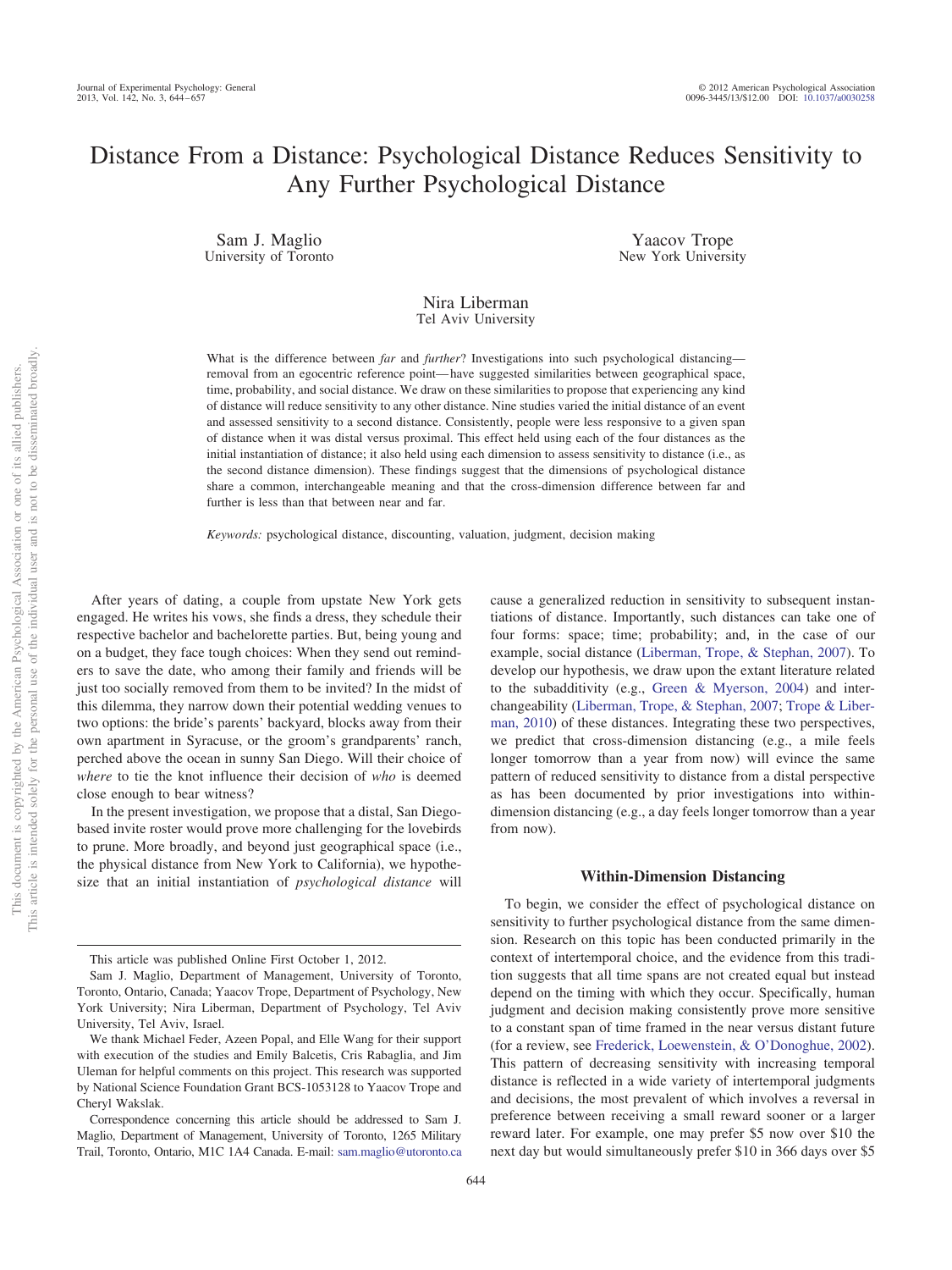in 365 days (see [Thaler, 1981\)](#page-13-1). Framed as a within-dimension sensitivity to temporal distances, a given span of time (1 day delay) exerts less influence on choice when it follows an initial instantiation (occurring 365 days in the future) than when it does not (occurring immediately); the subjective impact of that single day depends on its temporal distance.

Moreover, this phenomenon is not unique to time but also applies to probability and social distance [\(Green & Myerson, 2004;](#page-12-1) [Rachlin & Jones, 2008;](#page-13-2) [Rubinstein, 1988\)](#page-13-3). [Rachlin, Castrogio](#page-13-4)[vanni, and Cross \(1987\)](#page-13-4) offered empirical evidence that preferences switched from small, likely payoffs to larger, less likely payoffs with the introduction of an initial probabilistic distance (i.e., reducing the probability that participants would encounter the tradeoff decision, see also [Rachlin, Raineri, & Cross, 1991\)](#page-13-5). With respect to social distance, [Jones and Rachlin \(2006\)](#page-12-3) determined how much money participants would be willing to sacrifice for themselves (the reference point of social proximity) in order to give \$75 to their best friend (#1 in terms of social proximity). They repeated this self-versus-other exercise for friends at position #2, 5, 10, 20, 50, and 100 (i.e., for increasingly distal others). As inferred from their choices, participants proved more sensitive to proximal versus distal spans of social distance: they sacrificed nearly \$55 in the interest of their #10 friend, \$40 for #20, and \$25 for #50. Empirical consideration to date has provided indirect evidence in support of a similar effect for spatial distance [\(Ho](#page-12-4)[lyoak & Mah, 1982\)](#page-12-4).

Intertemporal preference reversals have been predominantly interpreted as a reflection of outcome value being systematically discounted over time. Specifically, decreasing value with increasing distance takes a hyperbolic form: The value of a delayed reward is discounted at a declining rate over longer periods of time [\(Kirby, 1997;](#page-12-5) [Loewenstein & Prelec, 1992;](#page-13-6) [Mazur, 1987\)](#page-13-7). While these perspectives propose that value changes as a function of its removal in time [\(Loewenstein, 1996\)](#page-13-8), other accounts conceptualize outcome value and (temporal) distance as independent factors that influence choice [\(Rubinstein, 1988,](#page-13-3) [2001,](#page-13-9) [2003\).](#page-13-10) One such explanation bears relevance for the present investigation: insensitivity to prospective duration estimates [\(Zauberman, Kim, Malkoc,](#page-13-11) [& Bettman, 2009\)](#page-13-11). That is, subjective judgments of how long time will feel do not correspond to objective time but instead reflect a contraction such that people are more sensitive to proximal (the difference between one and 2 months from now) than to distal time intervals (between 35 and 36 months). The authors interpret this effect more broadly in terms of the Weber-Fechner law [\(Fechner,](#page-12-6) [1966/1860\)](#page-12-6), whereby the threshold for discriminating between two stimuli increases logarithmically with the intensity of the stimuli (see also [Dehaene, 2003;](#page-12-7) [Grondin, 2001\)](#page-12-8). For example, people may easily detect a change in weight between one and two pounds but would be unable to do so for weights of 35 and 36 pounds. In the present investigation, we build from this past research on prospective duration estimates to propose a similar diminishment of sensitivity across all psychological distances. Accordingly, if we conceptualize the different psychological distances as sharing a similar and interchangeable meaning, we would predict an initial instantiation of any distance to produce a similar reduction in sensitivity to a second instantiation of any dimension of distance. For example, we predict that a wait of 1 month would seem shorter when it pertains to a spatially more distant event.

#### **The Common Currency of Psychological Distance**

Let us return to the example with which we opened this article. To understand why the stretch of space from Syracuse to southern California would influence the felt social proximity between the couple and a potential invitee, we consider what the two dimensions have in common. As conceptualized by construal level theory [\(Liberman & Trope, 2008;](#page-12-9) [Trope & Liberman, 2010\)](#page-13-0), they both represent avenues through which a target of representation can be removed from one's immediate experience, with the self (or, in our example, the couple) as the egocentric reference point (see also [Liberman & Förster, 2009\)](#page-12-10). The theory posits four such dimensions of psychological distance: geographical space, time, probability, and social distance. Thus, a target can become distal by occurring in a remote location [\(Fujita, Henderson, Eng, Trope,](#page-12-11) [& Liberman, 2006\)](#page-12-11), in the future [\(Liberman & Trope, 1998\)](#page-12-12), by being unlikely to occur [\(Wakslak, Trope, Liberman, & Alony,](#page-13-12) [2006\)](#page-13-12), or by occurring to a socially more distal person [\(Liviatan,](#page-13-13) [Trope, & Liberman, 2008;](#page-13-13) [Stephan, Liberman, & Trope, 2010,](#page-13-14) [2011\)](#page-13-15). While research has focused upon how these distances similarly affect mental representation and judgment, we propose that an initial instantiation of egocentric distance (e.g., from my hometown to San Diego) will reduce sensitivity to a given span of distance from another dimension (e.g., social distance from those populating the too-long guest list).

The dimensions of psychological distance have important similarities. If the different distances have an inherent common meaning, [Bar-Anan, Liberman, Trope, and Algom \(2007\)](#page-12-13) reasoned that they should share a nonconscious association. In a series of studies, the activation of one distance dimension was shown to automatically activate the other dimensions. Participants were presented with pictures containing spatial depth cues, and words were presented against these backdrops to imply either general proximity or distance. Given the task to indicate as quickly as possible where the word was located (spatially near or far), participants responded fastest when the presented word matched the spatial distance cue (e.g., "us" presented proximally or "them" presented distally). Recently, [Van Boven, Kane, McGraw, and Dale \(2010\)](#page-13-16) showed that manipulation of emotional intensity (compared with a neutral control condition) evokes a sense of psychological proximity in a manner consistent across three such dimensions (i.e., space, time, and social distance). In addition, a growing number of research programs have empirically manipulated different dimensions of psychological distance and found comparable effects across them when making similar judgments (e.g., [Amit, Algom,](#page-12-14) [& Trope, 2009;](#page-12-14) [Eyal, Liberman, & Trope, 2008;](#page-12-15) [Liberman &](#page-12-10) [Förster, 2009;](#page-12-10) [Rim, Uleman, & Trope, 2009;](#page-13-17) [Stephan et al., 2010\)](#page-13-14). Finally, in order to test more directly the relations among the different distances, [Fiedler, Jung, Wänke, and Alexopolous \(2012\)](#page-12-16) examined people's judgments of spatial, temporal, probabilistic, and social distances from the same set of targets. The results showed positive correlations among the judgments of the four distances both for imagined and previously experienced target events. These findings support the idea of a unitary psychological distance dimension, and the fact that the different distances correlated in people's experiences suggests that ecological correlations among the distances might underlie the unitary psychological distance dimension.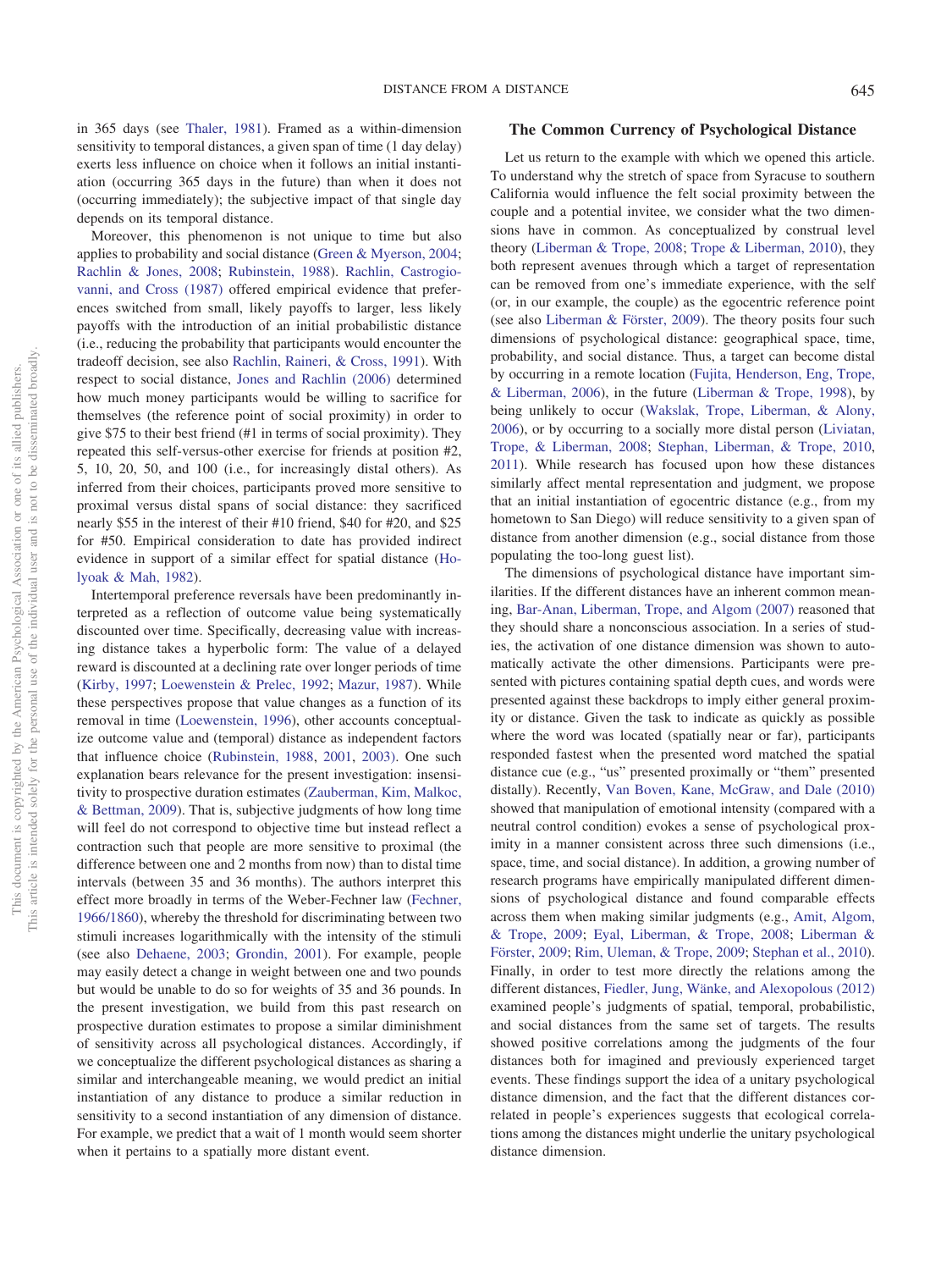While these lines of inquiry suggest that the separate dimensions of distance share a common underlying construct, their evidence supporting this conclusion has derived primarily from patterns of assimilation. That is, when the location (i.e., near or far) of a target on one dimension of distance is known (e.g., spatially far) but its location on other dimensions is unknown, people infer congruence of location on the other dimensions (e.g., temporally far). The present investigation considers circumstances under which it may be possible to observe a contrast effect, rather than an assimilation effect. We predict that this will occur when the magnitude is made explicit for two dimensions of distance. For example, a known time delay (i.e., a given magnitude of temporal distance) looms less large when framed as temporally distant (i.e., occurring in a year versus immediately, [Zauberman et al., 2009\)](#page-13-11). What would happen if that same known time delay were instead framed as *spatially* distant? In keeping with past research, we hypothesize that a contrast effect would obtain whereby the spatially distant framing would cause the constant, known amount of time to loom less large. This prediction is consistent with the general finding that assimilation occurs when the stimulus is ambiguous and contrast occurs when the stimulus is unambiguous (e.g., [Herr,](#page-12-17) [Sherman, & Fazio, 1983\)](#page-12-17). Thus, we propose a contrast effect for cross-dimension instantiations of distance, to be manifested by a pattern of diminishing marginal sensitivity similar to that found within dimensions.

## **Cross-Dimension Distancing**

Early evidence has provided indirect support for the hypothesis that an initial instantiation of psychological distance may reduce sensitivity to other dimensions. In one experiment, [Pronin, Olivola, and Kennedy \(2008,](#page-13-18) Study 4) asked three groups of participants to choose between receiving \$50 immediately or \$65 after a 2.5-month delay. The first group made the decision for themselves at that moment in time, and participants were split evenly between the two options. The instructions to the second group were similar to those to the first but with an initial time delay: \$50 in 2.5 months or \$65 in 5 months. Those in the third group made an immediate decision but were asked to decide what another (i.e., socially distant) student would prefer to receive. In the latter two conditions, participants predominantly chose the larger, delayed reward. From our perspective, this suggests that the instantiation of social distance decreased sensitivity to a delay of 2.5 months in a manner similar to an initial temporal delay of 2.5 months.

[Keren and Roelofsma \(1995\)](#page-12-18) documented conceptually similar evidence for temporal distance and probability, whereby an initial instantiation of probabilistic distance (i.e., framing an outcome as unlikely) increased preference for a larger reward available after a time delay (see also [Ahlbrecht & Weber, 1997;](#page-12-19) [Weber & Chap](#page-13-19)[man, 2005\)](#page-13-19). Separate research has shown that gambles considered for the distant future give less consideration to the probability of winning, that is, diminished the impact of likelihood [\(Sagristano,](#page-13-20) [Trope, & Liberman, 2002\)](#page-13-20). These patterns of results suggest that an initial instantiation of distance may cause sensitivity to additional instantiations of other distances to diminish. However, these studies remain limited in their scope, targeting specific pairs of distances rather than an overarching perspective on distance that includes all four dimensions of psychological distance. The current investigation builds from the tenets of construal level theory to provide a more comprehensive understanding of the process underlying the effect of distance on further distance that is common to all psychological distances.

#### **Overview of Studies**

The present set of studies provides a systematic investigation into how psychological distance affects sensitivity to subsequent instantiations of psychological distance. As such, all of the studies will adopt a similar design: We first manipulate initial distance by framing the judgment task as either near or far (e.g., occurring in the present or in the future) and thereafter assess sensitivity to a constant, known amount of distance from another dimension (e.g., the magnitude of a given span of spatial distance). If the dimensions of psychological distance represent a sort of common currency of removal from immediacy, then the addition of a different type of distance onto an initial distance (e.g., adding a temporal delay to a spatially more distal event) should be functionally identical to adding distance onto the same distance (i.e., adding a temporal delay to a temporally more distal event)—that is, sensitivity to the second distance should diminish. As mentioned above, past research has established this within-distance-dimension effect for time, probability, and social distance and provided indirect evidence for cross-dimension diminished sensitivity to temporal distance following social and probabilistic distance. First, Study 1a builds from the limited work on cross-dimension distancing by considering the effect of social distance on sensitivity to time [\(Pronin et al., 2008\)](#page-13-18); Study 1b replicates Study 1a while also providing evidence for an effect unique to distance. Thereafter, Study 2 considers the effect of probabilistic distance on sensitivity to time. Rather than assessing sensitivity to distance in a choice paradigm, each of these studies instead examine how initial distancing (socially, probabilistically) reduces direct magnitude estimation of further distance (i.e., time) but not for nondistance intervals.

Thereafter, Studies 3–8 examine the implications of crossdimensional reduced marginal sensitivity to distance as reflected by preference reversals and more general decisions. Importantly, a reduced sensitivity to distance from a distal perspective should hold for all psychological distances. While others have raised this possibility [\(Liberman, Trope, & Wakslak, 2007;](#page-12-20) [Van Boven, et al.,](#page-13-16) [2010\)](#page-13-16), it has not yet garnered empirical consideration. Therefore, we consider how this generalized pattern of diminishing sensitivity affects judgments and decisions for all distances. First, we assess how an initial instantiation of spatial distance reduces sensitivity to temporal delay of outcomes (Study 3), probability of outcomes (Study 4), and social distance of the beneficiary of an outcome (Study 5). Studies 6-8 apply a similar logic to different crossdimension pairs of distance. We examine the effects of probabilistic distance (i.e., low likelihood) on social distance (Study 6) and social distance on probabilistic distance (Study 7). Finally, Study 8 offers evidence that a reduced sensitivity to the magnitude of an additional distance (i.e., space) mediates the effect of an initial distance dimension (i.e., time) on judgment. [Table 1](#page-3-0) provides a summary of the different distances examined in each specific study.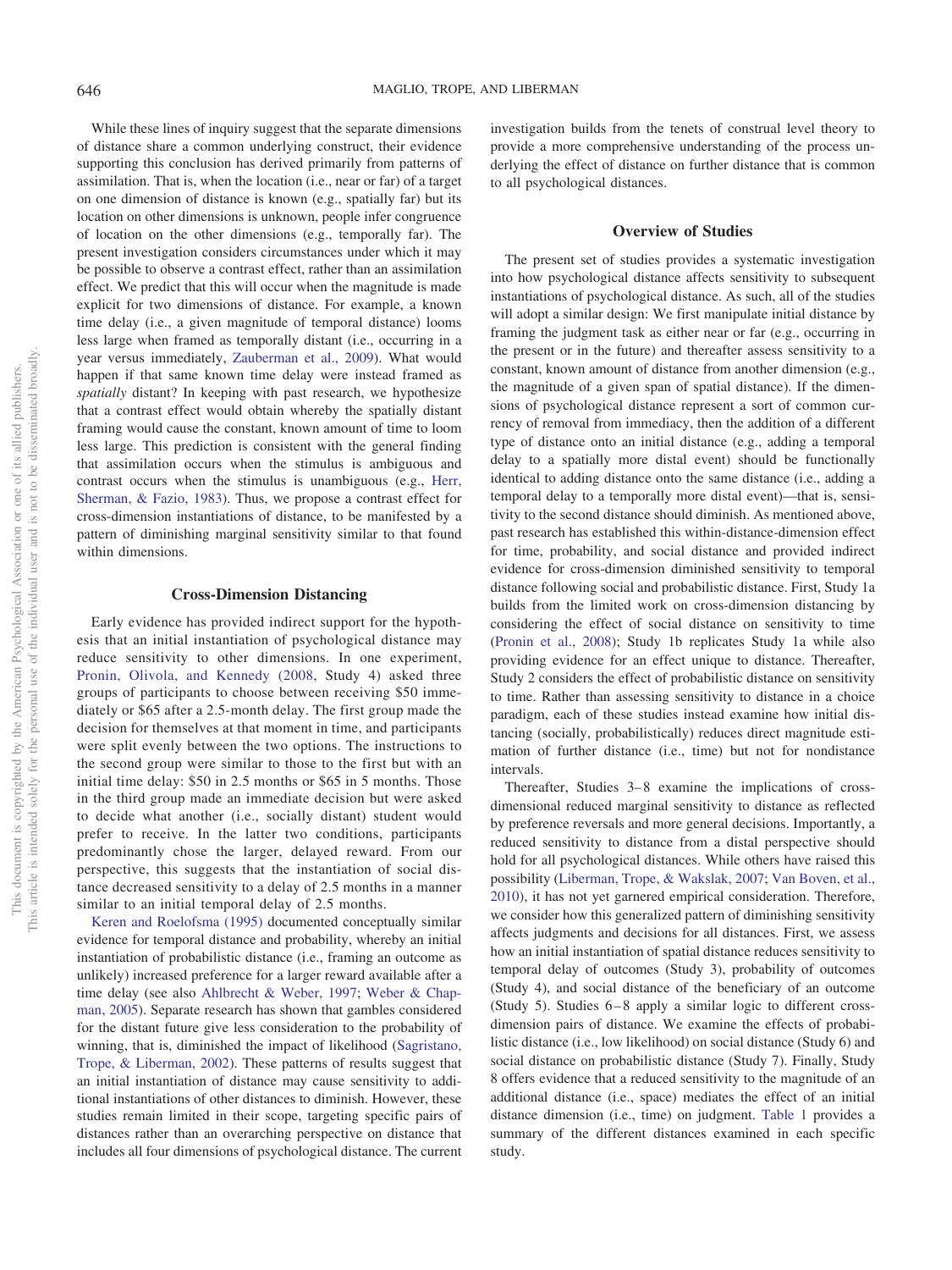<span id="page-3-0"></span>

| Table 1 |                                                        |  |  |
|---------|--------------------------------------------------------|--|--|
|         | Overview of Experiments by Initial and Second Distance |  |  |

| Second distance | Initial distance |                   |               |                       |  |  |
|-----------------|------------------|-------------------|---------------|-----------------------|--|--|
|                 | Spatial          | Temporal          | Probabilistic | Social                |  |  |
| Spatial         |                  | Study 8 $(J + D)$ |               |                       |  |  |
| Temporal        | Study $3(D)$     |                   | Study 2 $(J)$ | Studies 1A & 1B $(J)$ |  |  |
| Probabilistic   | Study 4 $(D)$    |                   |               | Study $7(D)$          |  |  |
| Social          | Study 5 $(D)$    |                   | Study $6(D)$  |                       |  |  |

*Note.* The parentheses next to each specific study indicate the type of task performed by participants:  $J =$  judgment of subjective magnitude of second distance;  $D =$  decision designed to reflect sensitivity to second distance;  $J + D =$  both types of tasks.

#### **Study 1A: Socially Distancing Temporal Distance**

When [Pronin et al. \(2008\)](#page-13-18) asked participants to decide between receiving a small reward sooner or a large reward later (i.e., removed by a span of temporal distance), they found a comparable effect of initial temporal and social distancing: People were more likely to opt for the large reward later regardless of how the span of time was initially distanced. While this finding is consistent with a diminished sensitivity account, research to date has not examined the effect of initial psychological distancing on direct magnitude estimation for additional distances. Study 1a considered the same distances as Pronin et al. to suggest that an initial instantiation of social distance shrinks the subjective magnitude of a constant span of temporal distance.

#### **Method**

Forty-nine undergraduates from New York University participated in this study as part of a battery, in which many researchers, from different labs, put short unrelated questionnaires; participants received course credit for their participation. They were told that the study related to perception of events. All participants were informed of an organization called the Earth Clinic, a research group dedicated to addressing real world problems related to sustainable development. Next, to manipulate initial social distance, participants were randomly assigned to condition in which they were told that, "the Earth Clinic is composed of faculty members from several different disciplines at," either New York University (socially proximal,  $n = 25$ ) or Columbia University (socially distal,  $n = 24$ ). The Earth Clinic was said to have a committee in charge of electing a chairperson as its general director every 2 years, with the next election scheduled to take place during the same month as their experimental session and the subsequent election scheduled for 2 years after that. Given this information, participants were asked, "How long does the 2 years between the successive elections feel to you for the Earth Clinic chairperson position?" Responses were made on a scale from 1 (*not at all long*) to 7 (*very long*).

## **Results and Discussion**

The social distance of the Earth Clinic significantly affected subjective ratings for a constant span of time,  $F(1, 47) = 4.88$ ,  $p =$ .03,  $\eta^2$  = .09. Specifically, participants believing the committee to be affiliated with a socially distant group indicated that the 2-year interval between the elections felt shorter ( $M = 3.33$ ,  $SD = 1.09$ ) than did those for whom the committee was socially proximal (*M*

 $=$  3.96, *SD*  $=$  0.89). Thus, by framing the same objective amount of time as socially distant (rather than proximal), the subjective duration of that span was reduced.

# **Study 1B: Socially Distancing Temporal Distance or Money**

Our first study provides evidence that social distance subjectively shrinks the magnitude of a constant span of temporal distance. However, it cannot eliminate the possibility that social distance— or distance in general—simply reduces sensitivity to the magnitude of any amount. Here, we tested the hypothesis that initial distancing diminishes sensitivity exclusively to further distance. Building upon past evidence that psychological distance does not cause a universal loss in sensitivity to all features of targets [\(Liberman, Trope, & Stephan, 2007;](#page-12-0) [Trope & Liberman,](#page-13-0) [2010\)](#page-13-0), Study 1b sought to replicate Study 1a with the addition of one experimental factor: whether participants evaluated the subjective magnitude of time or money. We predicted that social distance would again temper sensitivity to a span of time but not to an amount of money.

#### **Method**

Ninety-five undergraduates from New York University participated in this study in exchange for course credit. The design and procedure were nearly identical to those of Study 1a with the exception that participants were randomly assigned to evaluate the subjective magnitude of either a span of time or an amount of money. All participants again learned about the Earth Clinic (randomly identified as socially proximal or distal) but now two pieces of information about it. First, they learned about its election schedule (described above). Additionally, they learned that, "over the course of the next 2 years, the financial holdings of the Earth Clinic are expected to increase from \$300,000 to \$450,000." Subsequently, participants assigned to consider time responded to the question, "How long does the 2 years between the successive elections feel to you for the Earth Clinic chairperson position?" Those assigned to consider money responded to the question, "How large does the \$150,000 projected increase feel to you for the Earth Clinic financial holdings?" All participants responded on a scale from 1 (*not at all long/large*) to 7 (*very long/large*).

#### **Results and Discussion**

We first converted participants' magnitude estimates to standardized *z* scores in order to provide meaningful comparisons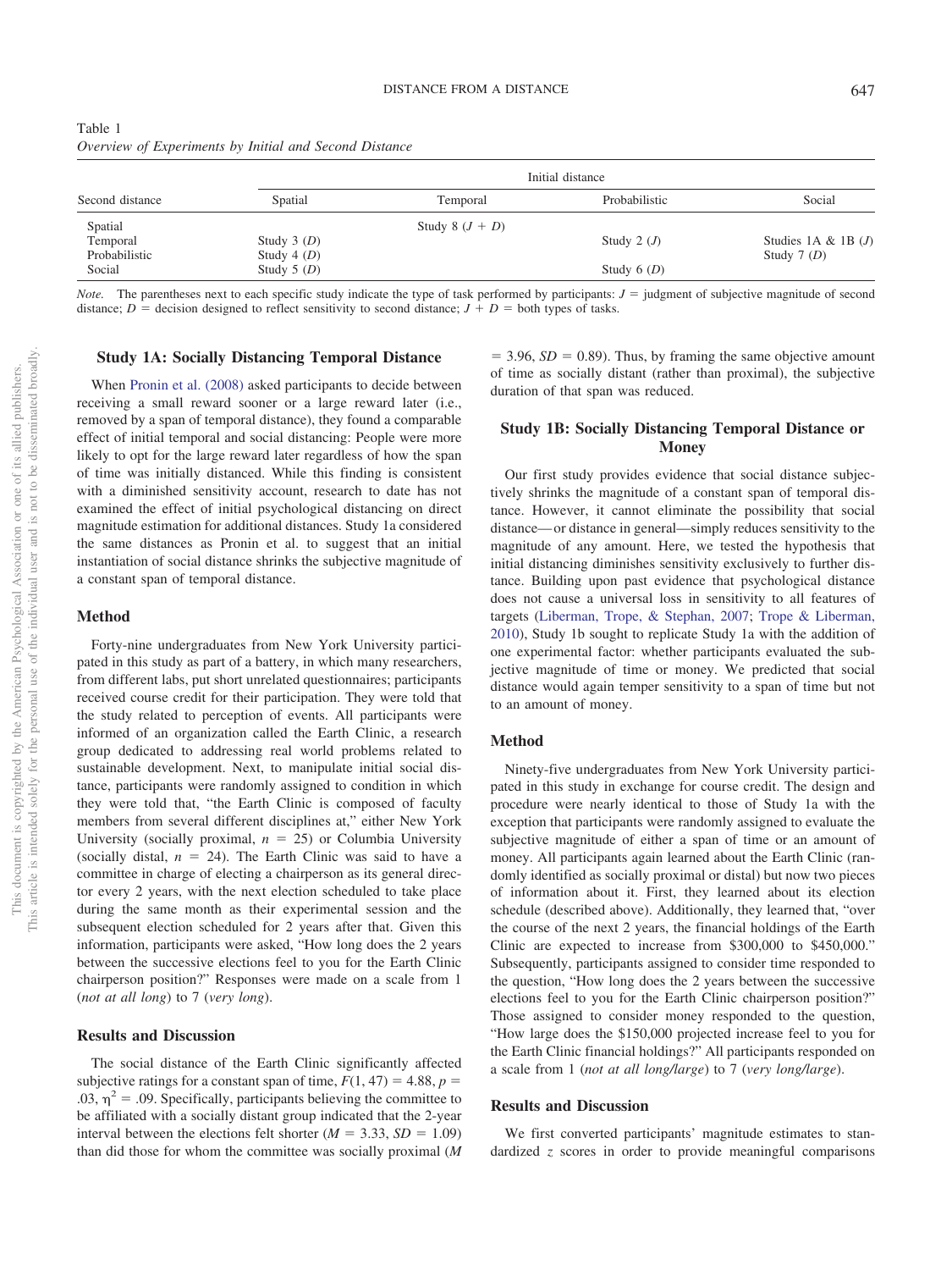between estimates made for time and for money. We observed neither a significant main effect for the target of evaluation nor a main effect of initial social distance  $(Fs \leq 1)$  but did observe the predicted interaction between these two factors,  $F(1, 91) = 3.63$ ,  $p = .06$ ,  $\eta_p^2 = .04$ . Among participants evaluating time, we replicated Study 1a in which the 2-year interval felt shorter for the socially distant committee relative to the socially proximal committee,  $F(1, 45) = 4.18$ ,  $p = .047$ ,  $\eta^2 = .09$ . Evaluations of money did not differ as a function of social distance  $(F \leq 1)$ . Here, social distance subjectively shrank a given span of time but did not shrink a given amount of money. More broadly, this suggests that the effect of initial psychological distance in tempering sensitivity to magnitude does not apply universally to all features but rather uniquely to further distance. Though it remains possible that initial distance could also reduce sensitivity to nondistance magnitudes, Study 1b suggests that the effect of diminished sensitivity is stronger for magnitudes related to distance.

## **Study 2: Probabilistically Distancing Temporal Distance**

In a manner similar to [Pronin et al. \(2008\),](#page-13-18) [Keren and Ro](#page-12-18)[elofsma \(1995\)](#page-12-18) presented participants with a financial choice between small soon and large later. Participants preferred the large later option upon framing the reward as the outcome of a gamble that was unlikely to be won (i.e., probabilistically distal). To suggest that our phenomenon generalizes beyond social distance (Studies 1a & 1b) and to offer a possible mechanism, Study 2 manipulated initial probabilistic distance and then asked participants to estimate the magnitude of a constant span of time. We predicted that initial probabilistic distance should reduce magnitude estimates for a set amount of time.

## **Method**

Forty volunteers were recruited from a survey platform site hosted by Amazon.com. They received a small gift certificate in exchange for completing a survey related to television viewing. All participants were asked to imagine that they planned on watching television that evening. Specifically, they were asked to imagine that they would watch it, "live (i.e., without a DVR), on the same single channel, and for 2 hours in a row." They were told that, "because you will be watching television live, you will see not only the shows but also the commercials that run during them." Next, the instructions indicated that a local car company hoped to air a series of commercials that evening. As part of a strong ad campaign, they intended to air the same commercial twice in the 2-hr window during which participants would be watching television; the two airings would occur 40 min apart. Participants were informed that the company was, "still in the process of editing their commercial, making it uncertain whether they will finish in time to be able to air it this evening," and that if it did not air, other commercials would take its place. To manipulate initial probability, participants were randomly assigned to condition in which they were told that either, "it is likely that they will make the cutoff there is a 90% chance that the commercial will air tonight,"  $(n =$ 20), or "it is unlikely that they will make the cutoff—there is a 10% chance that the commercial will air tonight,"  $(n = 20)$ . Subsequently, participants were asked, "How long does the 40 minutes between the two potential airings of the commercial feel to you for the ad campaign?" Responses were made on a scale from 1 (*not at all long*) to 7 (*very long*).

#### **Results and Discussion**

The likelihood with which the commercial would air significantly affected subjective ratings for a constant span of time, *F*(1, 38) = 4.25,  $p = .046$ ,  $\eta^2 = .10$ . Specifically, participants in the unlikely condition indicated that the 40-min interval between two airings of the commercial felt shorter ( $M = 3.25$ ,  $SD = 1.41$ ) than did those in the likely condition ( $M = 4.25$ ,  $SD = 1.65$ ). Because the person would be watching television in either case, with another set of advertisements filling the same airtime if the car commercials did not run, this pattern cannot be explained simply by relevance. Instead, these results suggested that an initial instantiation of probabilistic distance subjectively shrunk the subjective magnitude of a further instantiation of temporal distance. Though the magnitude of the temporal distance differed between Studies 1 (2 years) and 2 (40 min), they arrive at the same conclusion. Taken together, Studies 1 and 2 provide evidence that spans of time shrink in the mind's eye when framed as psychologically distal. Next, Study 3 examines a consequence of such shrinking time for decision making, using spatial distance as the initial dimension to augment our proposed generalizability for all psychological distances.

## **Study 3: Spatially Distancing Temporal Distance**

Given the preponderance of empirical attention devoted to temporal distance and its role in financial decisions [\(Frederick et al.,](#page-12-2) [2002;](#page-12-2) [Zauberman et al., 2009\)](#page-13-11), Study 3 tested sensitivity to time as a function of spatial distance. Here, we operationalized spatial distance as the physical location of a bank and assessed sensitivity to time not using direct estimation but instead as a binary decision. Specifically, participants chose between receiving a smaller, immediate payoff versus a larger, delayed payoff, with the funds being deposited into either a spatially proximal or distal bank. We predicted that the time delay would exert a weaker influence on a choice following an initial instantiation of spatial distance, leading a larger proportion of participants to choose the larger, delayed payoff.

## **Method**

Ninety volunteers were recruited from the greater New York City area and asked to complete a research survey in exchange for entry into a lottery with a 1 in 100 chance to win \$50. Participants were informed that payment to the winner would be administered through FundSource, a (fictitious) e-commerce business similar to PayPal. The experimenter would set up an account in FundSource for the winner, accessible online and into which the reward would be deposited. We manipulated spatial distance by informing participants that the funds for the winner would be, "deposited into and held at the central bank for FundSource," which was said to be located in either a geographically near (New York City,  $n = 45$ ) or distal (Los Angeles,  $n = 45$ ) location.

Participants were then presented with a financial decision (adapted from [Pronin et al., 2008\)](#page-13-18). Were they to win, they indi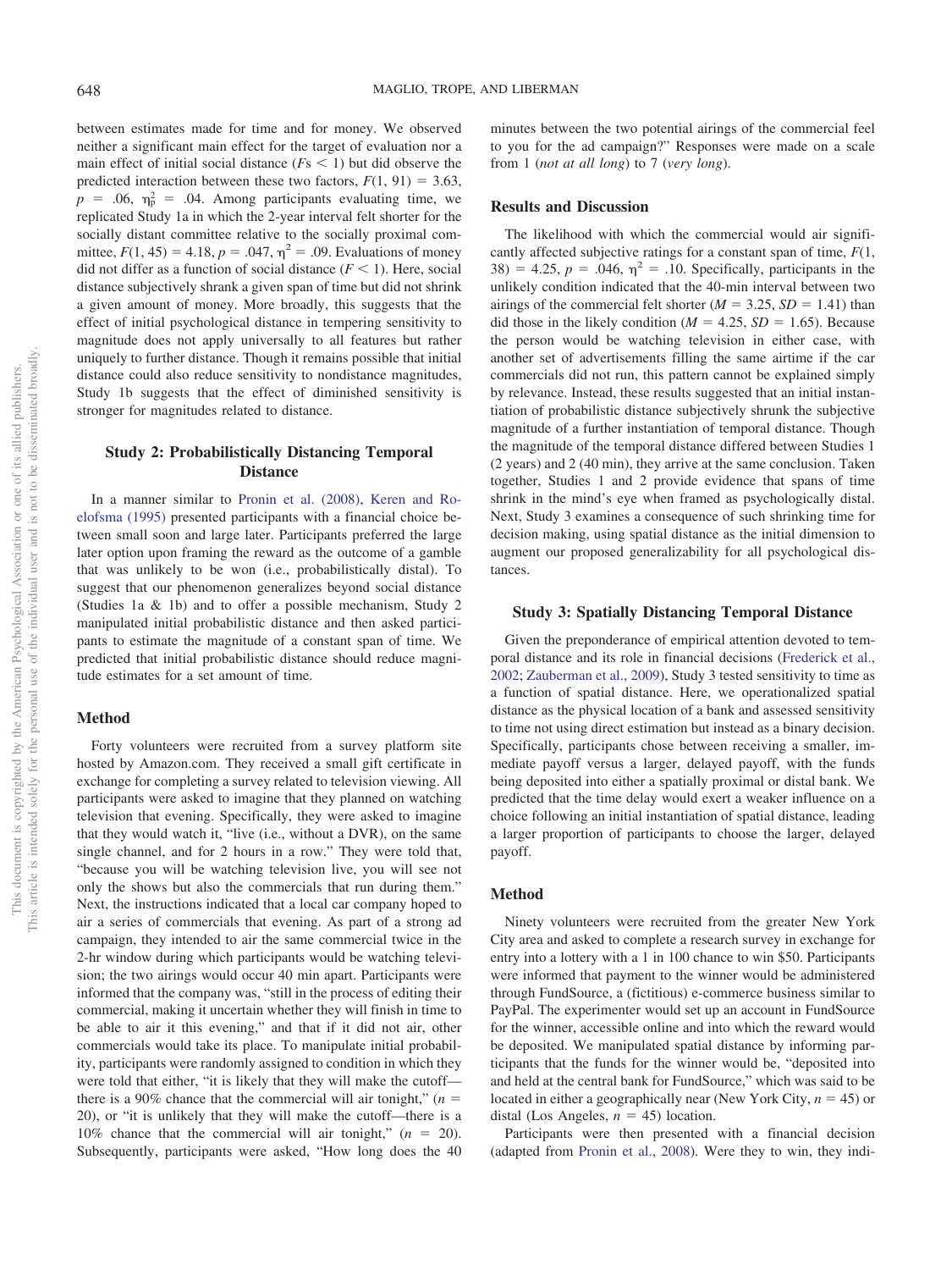cated whether they would prefer, "a \$50 payment made to my account and available immediately upon winning" or "a \$65 payment made to my account and available as of January 1st, 2010" by checking the appropriate box. As this study was conducted in early October of 2009, the larger reward was available after a 3-month delay (ostensibly because new payment schedules were to be implemented at the onset of 2010, which coincided with our intended 3-month delay). To assess a potential confound, we next asked participants, "How difficult do you think it would be to access your payment should you win the lottery?" These responses were made on a scale from 1 (*not at all*) to 9 (*very much*).

## **Results and Discussion**

The decision to choose the larger, temporally later reward significantly varied as a function of spatial distance,  $\chi^2$  (1, *N* = 90) = 4.63,  $p = .031$ . Specifically, participants in the distal condition were more likely to choose the larger, temporally delayed reward (71%) than those in the proximal condition (49%). [Figure 1](#page-5-0) provides a graphical representation of the choices. Given the novelty of this paradigm, in addition to our use of it again in the present investigation (see Study 5), we considered a potential confound arising from this methodology. With respect to the perceived difficulty of accessing the reward, we observed a marginal effect (in the opposite direction of our initial concern), such that participants in the proximal condition expected to experience slightly greater difficulty ( $M = 4.91$ ,  $SD = 2.70$ ) than those in the distal condition ( $M = 4.02$ ,  $SD = 2.05$ ),  $t(87) = 1.75$ ,  $p = .08$ . To adjust for this trend, we performed a logistic regression to predict preference for the larger, later reward as a function of both spatial distance and expected difficulty (mean centered). Supporting our hypothesis, participants in the spatially distant condition remained more likely to choose the larger reward  $(B = 0.92, \text{ odds ratio} =$ 2.51,  $p = .043$ ) after adjusting for expected difficulty, which was a nonsignificant predictor in the model ( $B = 0.02$ ,  $p > .8$ ).

Therefore, we conclude from Study 3 that sensitivity to time—as reflected in time-dependent choice— decreases with the introduction of initial spatial distance. Whereas past research on time discounting has suggested that an initial span of temporal distance can shift preference and choice from small-soon to largelater (e.g., [Thaler, 1981\)](#page-13-1), this is the first study to provide evidence for a similar phenomenon following an initial instantiation of spatial distance. In order to further develop our cross-dimension diminishing sensitivity perspective, we next turned our attention to the influence of spatial distance on probability.

## **Study 4: Spatially Distancing Probability**

Results from Study 3 suggested that a span of temporal distance loomed less large when situated in a distal (vs. proximal) physical location, sufficient to change the pattern of decisions made by participants. Our next study builds upon research suggesting a similarity between intertemporal and risky or unlikely decisions [\(Keren & Roelofsma, 1995;](#page-12-18) [Prelec &](#page-13-21)



<span id="page-5-0"></span>*Figure 1.* Preference for the larger reward by condition, Studies 3 and 4. Higher scores indicate more preference for the larger reward after a time delay (Study 3) or for the larger, less likely reward (Study 4). The spatially distant location was framed as Los Angeles in Study 3 and Chicago in Study 4; the spatially near location was New York City for both.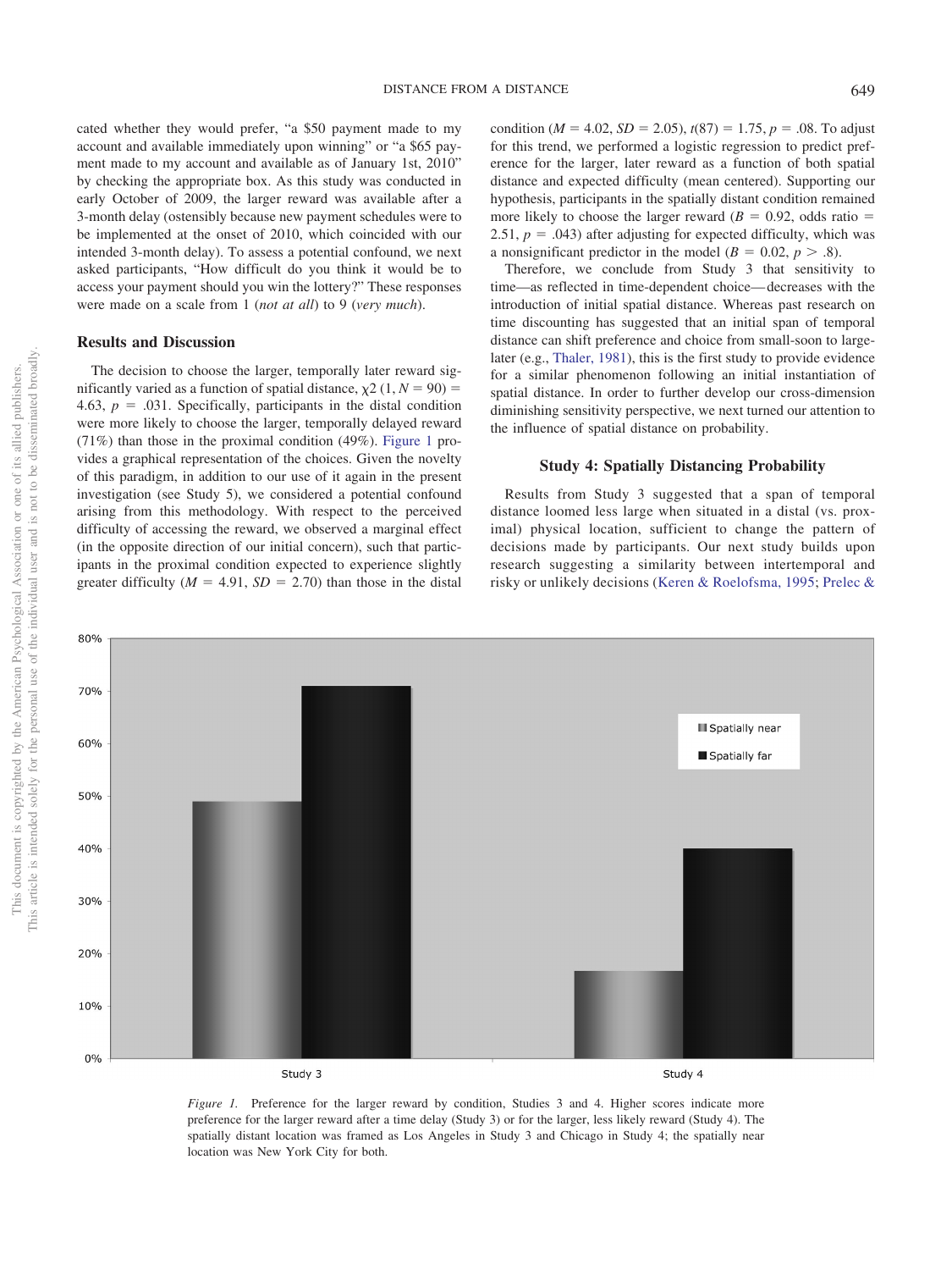[Loewenstein, 1991\)](#page-13-21). Given this perspective, we next predicted that an initial instantiation of spatial distance would decrease sensitivity to probability in the same manner as it did for temporal distance in Study 3. As a reduction in likelihood reflects an instantiation of psychological distance [\(Todorov,](#page-13-22) [Goren, & Trope, 2007;](#page-13-22) [Wakslak et al., 2006\)](#page-13-12), participants should prove less sensitive to any such distancing that occurs far away relative to an identical distancing nearby.

#### **Method**

Sixty undergraduates from New York University participated in this study as part of a battery, in which many researchers, from different labs, put short unrelated questionnaires; participants received course credit for their participation. They were told that the study related to lottery choices. Although it did not entail a real outcome, participants were asked to imagine making their choice as if it did (for evidence that people treat real and hypothetical scenarios similarly, especially with respect to psychological distance, see [Locey, Jones, & Rachlin, 2011\)](#page-13-23). Before presenting the options, they were told that the outcome of the lottery would be, "determined by an NYU business affiliate using a random number generator," which was said to be located in either a geographically near (New York City,  $n = 30$ ) or distal (Chicago,  $n = 30$ ) location. To assess sensitivity to probability, they were asked, "Which lottery do you prefer?" and circled one of the following two options: "an 80% chance of winning \$50" or "a 20% chance of winning \$200" [\(Porcelli & Delgado, 2009\)](#page-13-24). As such, both lotteries had an identical expected value (\$40) and were utilized to suggest that different preferences among them should reflect sensitivity to the probability of winning.

# **Results and Discussion**

The decision to choose the larger, less likely reward significantly varied as a function of spatial distance,  $\chi^2(1, N = 60)$  = 4.02,  $p = .045$ . A logistic regression confirmed our prediction: Participants in the distal condition were more likely to choose the larger reward (40%) than those in the proximal condition (17%;  $B = 1.20$ , odds ratio = 3.33,  $p = .050$ ). [Figure 1](#page-5-0) provides a graphical representation of the choices. This finding supports the notion that sensitivity to probability—like that to time—is tempered from a spatially distal perspective. In important methodological changes, Study 4 framed the initial instantiation of spatial distance (to New York-based participants) via Chicago (rather than Los Angeles, as in Studies 3 and 5) and examined not the physical location of money but rather the location of an event to test the robustness of our effect. Further, this study (in tandem with Study 3) suggests that a predominant tradeoff used in financial decision research—that between small soon and large later—may be more broadly framed as small *close* versus large *further*. Study 4 provides evidence that people shift their choices to large further following the introduction of an initial instantiation of psychological distance, which reduces sensitivity to the difference between close and far. To extend the conceptualization of close versus further vis-a-vis an initial instantiation of geographical space, we turn in Study 5 to social distance.

## **Study 5: Spatially Distancing Social Distance**

Using different paradigms, Studies 3 and 4 examined the influence of spatial distance on temporal and probabilistic distance, respectively. To suggest that geographical space diminishes sensitivity to all psychological distances, Study 5 considers the fourth and final dimension of psychological distance identified by construal level theory: social distance. Other people vary in their social distance from the self along a continuum from socially closest (e.g., best friend) to successively more distal members of one's social network (for other treatments of social distance, see [Liviatan et al., 2008;](#page-13-13) [Smith & Trope, 2006\)](#page-13-25). [Jones and Rachlin](#page-12-3) (2006; [Rachlin & Jones, 2008\)](#page-13-2) quantified this dimension of psychological distance, showing that it manifests a (within-dimension) discount rate similar to time and probability. What remains unknown to this point is the effect of other psychological distances on sensitivity to social distance. Study 5 utilized their paradigm, asking participants to think about the fifth- and twentieth-closest members of their social network and subsequently eliciting a valuation of the social distance between them. We framed this constant (15-person) span of social distance as either spatially near or far using a design similar to that of Study 3. Here, we predicted valuations that reflected diminished sensitivity to social distance from a spatially distant perspective.

## **Method**

Sixty-five undergraduate volunteers were recruited from the New York University community and asked to complete a research survey related to social networks. Following the methodology of [Jones and Rachlin \(2006\),](#page-12-3) participants first were asked to imagine having a list of the 100 people closest to themselves in the world, with their best friend at position #1 and a mere acquaintance at position #100. They were asked to think specifically about the person who would best fit at position #5 and position #20.

Next, participants were told that the survey was intended to design a question for later research related to financial decision making and social networks. We were ostensibly interested in designing a difficult question to ask other people about tradeoffs between friends. Participants were asked to imagine making the choice between having New York University give a cash gift of \$75 to the #5 person on their list or some amount of money to the #20 person. To elicit their indifference point, we asked them to choose the amount of money (endowed to #20) that would make this question perfectly difficult: above this amount they would always choose to have #20 receive the cash gift, and below this amount they would always choose the \$75 payment to #5.

Before determining a value, we asked participants to read through a description of how the payment would be administered to the chosen recipient when the future survey would be conducted. Although they were supposedly helping only to design a question to give to others, we told them to read through this information in the interest of treating the decision as if it were real. In fact, they were given the same manipulation of spatial distance as in Study 3: The payment was to be administered through FundSource, with the payment deposited into its central bank located in either a geographically near (New York City,  $n = 32$ ) or distal (Los Angeles,  $n = 33$ ) location. After reading through this information, participants answered the aforementioned indiffer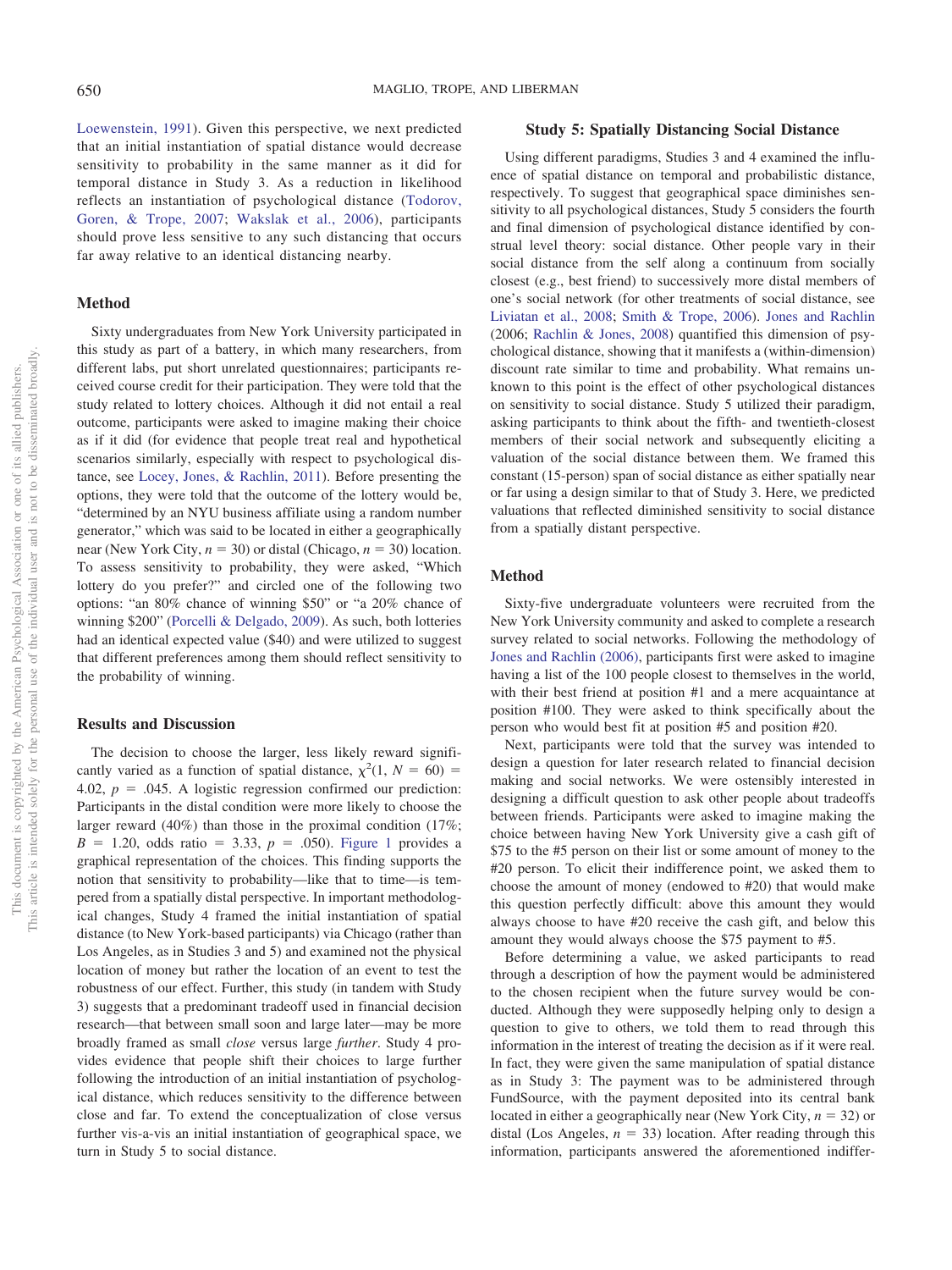ence question: "What is the value that would make this most difficult? \$75 to #5, or \$\_\_\_\_\_\_ to #20?"

#### **Results and Discussion**

Spatial distance significantly affected indifference values, *F*(1,  $(63) = 7.50, p = .008, \eta^2 = .11$ . Participants in the distal condition required fewer dollars  $(M = 173.33, SD = 87.4)$  to make the question perfectly difficult compared to those in the proximal condition ( $M = 246.16$ ,  $SD = 124.4$ ). That is, participants were less sensitive to the difference between the same two members of their social network when first experiencing an initial instantiation of spatial distance. With this study, we have established that initial spatial distance affects choices designed to reflect sensitivity to each additional dimension of psychological distance: temporal (Study 3), probabilistic (Study 4), and social (Study 5). While our first two studies investigated the direct estimation of distance (i.e., time) as a function of social (Studies 1a and 1b) and probabilistic (Study 2) distance, our next two studies consider downstream consequences of how probabilistic distance affects social distance (Study 6) and vice versa (Study 7).

### **Study 6: Probabilistically Distancing Social Distance**

To suggest that probability not only shrinks subjective time (Study 2) but also shapes choices that reflect sensitivity to other cross-dimensional distances, Study 6 assessed sensitivity to social distance (in a manner similar to Study 5) from either a near (likely) or far (unlikely) perspective. We predicted that a probabilistically distal perspective would result in judgments less sensitive to differences between others on a hierarchy of social proximity. Additionally, we addressed new potential confounding factors.

#### **Method**

Sixty-one volunteers were recruited from the same survey platform as Study 2 and received the same compensation in exchange for completing a survey related to lottery preferences. The instructions indicated that the lottery would differ from most in that rather than deciding whether to purchase an entry and receiving the reward for oneself, it provided a free entry with the reward going to a member of the participant's social network. Here, participants were randomly assigned to condition in which they were told that they were either, "highly likely to win the lottery—the probability of winning is 90%,"  $(n = 31)$ , or, "highly unlikely to win to win the lottery—the probability of winning is  $10\%$ ," ( $n = 30$ ). As in Study 5 and [Jones and Rachlin \(2006\),](#page-12-3) participants then imagined having a list of the 100 people closest to themselves, with their best friend at position #1 and a mere acquaintance at position #100, and identified the people who would best fit at position #5 and position #20.

Afterward, participants completed the lottery decision task, asking them to "Please use the following scale to indicate your preference regarding the lottery." Responses were made on a scale from  $-3$  (*strongly prefer \$75 for #5*) to  $+3$  (*strongly prefer \$125 to #20*), with a midpoint at 0 (*no preference*). In addition to the preference question, participants indicated how carefully they considered the choice, how important the choice was to them, and how invested they felt in making a good choice; all responses were made on a scale from 1 (*not at all*) to 5 (*very much*).

## **Results and Discussion**

The probability of winning the lottery significantly affected preference for who should receive the reward,  $F(1, 59) = 4.61$ ,  $p = .036$ ,  $\eta^2 = .07$ . Specifically, participants in the unlikely condition felt more inclined to give the larger reward to the more distal (i.e., #20) person ( $M = -0.83$ ,  $SD = 1.49$ ) than did those in the likely condition ( $M = -1.68$ ,  $SD = 1.58$ ). Additionally, in comparison to those in the unlikely group, those with the highly likely chance of winning the lottery considered the choice more carefully ( $p = .05$ ), believed it to be more important ( $p = .02$ ), and felt more invested in making a good choice  $(p = .01)$ . We next conducted analysis of covariance (ANCOVA) to predict lottery preference from condition while adjusting for each of these factors. Importantly, the effect of distance condition was supported in each of these tests,  $Fs(1, 58) > 2.83$ ,  $ps < .10$ ,  $\eta_{p}^2s > .04$ , whereas the effect of the covariates dropped to nonsignificant levels,  $Fs(1, 58)$  < 1.43,  $ps$  > .23. Echoing the finding of Study 5, participants were less sensitive to the difference between the same two members of their social network when first experiencing an initial instantiation of psychological distance. Importantly, the same reduction in sensitivity occurs following not only spatial distance (Study 5) but also probabilistic distance (Study 6).

#### **Study 7: Socially Distancing Probabilistic Distance**

If, as we suggest, the dimensions of psychological distance are interchangeable in producing cross-dimensional reduction in sensitivity, then initial social distance should impact sensitivity to probability in the same way that initial probabilistic distance impacted social distance in the previous study. Therefore, Study 7 simply reverses the design of Study 6, operationalizing social distance as the independent variable (making choices for near or distant others) and sensitivity to probability as the dependent variable. Because feeling states can affect judgments of probability as well as general patterns of thought [\(Gasper & Clore, 2002;](#page-12-21) [Johnson & Tversky, 1983\)](#page-12-22), we take this opportunity to control for the potential confounds of positive and negative mood in making choices for different members of one's social network.

Study 7 also expands the scope of our methodology to empirically manipulate initial psychological distance not as a binary near-versus-far distinction but rather at different levels of distance ranging along a continuum from near to far [\(Liberman, Trope, &](#page-12-0) [Stephan, 2007;](#page-12-0) [Trope & Liberman, 2010\)](#page-13-0). This provides an extension of and complement to the self– other distinction documented by Pronin and colleagues [\(Pronin, 2008;](#page-13-26) [Pronin, Gilovich,](#page-13-27) [& Ross, 2004;](#page-13-27) [Pronin et al., 2008\)](#page-13-18). Specifically, we asked participants to make decisions for the person at either position #5, #45, or #95 in social proximity; the decision they made reflected sensitivity to probabilistic distance. Consistent with the literature on within-dimension distancing, we predicted that the choices made for a close person (#5) would differ from those made for distal persons, but the choices made for sufficiently distal persons (#45 and #95) would not differ. To consider cross-dimension distancing effects, the nature of those choices related to sensitivity to further distance. As a result, we predicted that participants would express a stronger preference for high-probability outcomes for close (#5) than distal others (regardless of whether #45 or #95).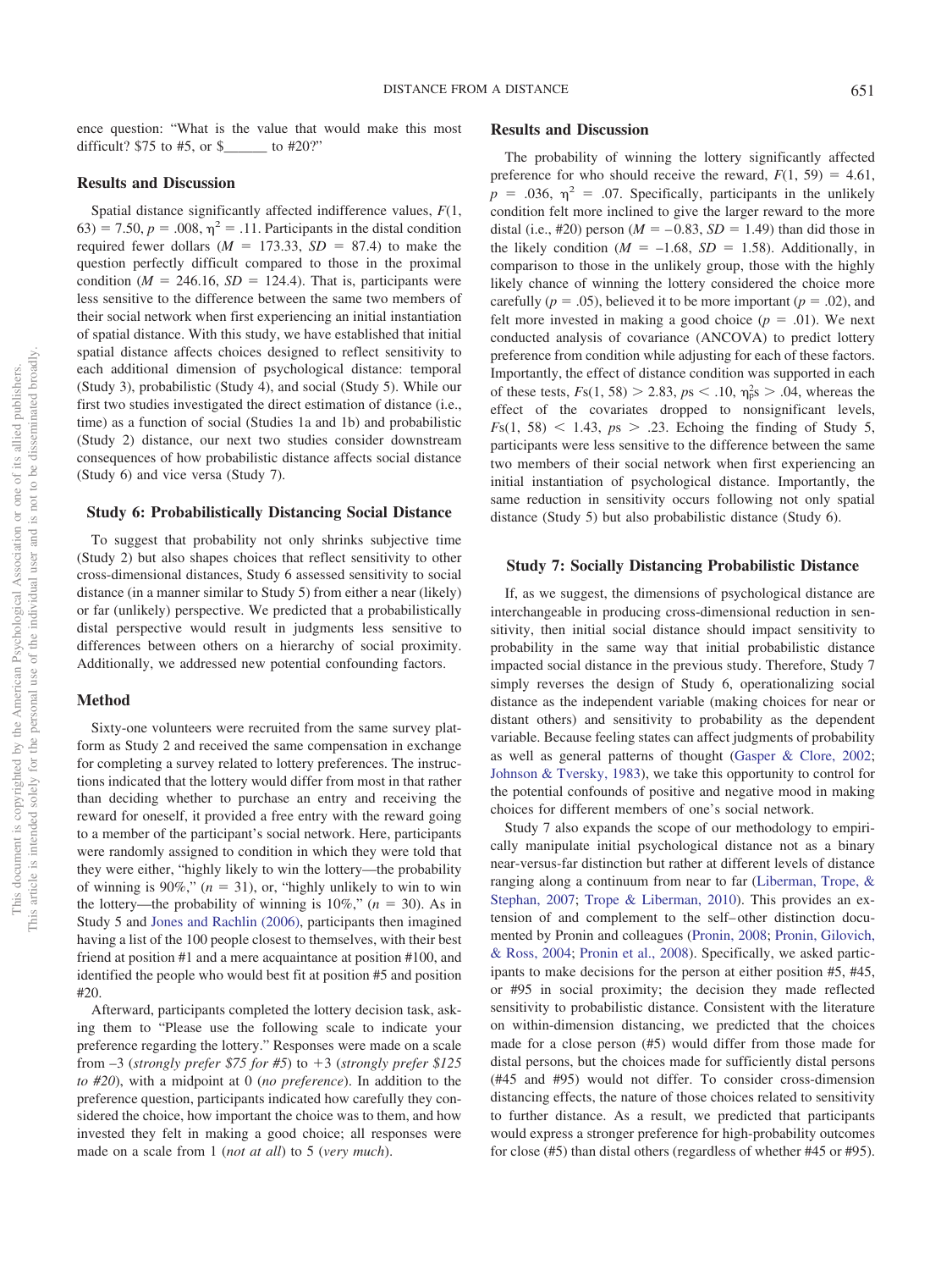#### **Method**

Ninety volunteers were recruited from the same survey platform as Studies 2 and 6 and received the same compensation for providing ratings of a lottery. The lottery was said to differ from most in that it provided a free entry into one of two lotteries with the reward going to a member of the participant's social network. All participants imagined having a list of the 100 people closest to themselves [\(Jones & Rachlin, 2006\)](#page-12-3). Next, they were randomly assigned to condition in which they were asked to, "think of the person who would best fit on that list," at position #5, #45, or #95  $(n<sub>s</sub> = 30)$ ; they were to consider the two lotteries on behalf of this person. The specific lotteries were similar to those in Study 4, carrying either an 80% chance of winning \$50 or a 20% chance of winning \$200 [\(Porcelli & Delgado, 2009\)](#page-13-24).

In completing the lottery decision task, participants were asked to "Please use the following scale to indicate your preference regarding the lottery." Responses were made on a scale from –3 (*strongly prefer 80% chance of \$50*) to  $+3$  (*strongly prefer 20% chance of \$200*), with a midpoint at 0 (*no preference*). Thereafter, participants indicated how carefully they considered the choice, how important the choice was to them, how invested they felt in making a good choice, and the extent to which they were currently experiencing positive and negative emotion. All responses were made on a scale from 1 (*not at all*) to 5 (*very much*).

#### **Results and Discussion**

The manipulation of social distance significantly affected preference in the lottery decision task,  $F(2, 87) = 3.36, p = .039, \eta^2 =$ 

.07. Post hoc analyses (least significant difference [LSD]) revealed that participants showed a stronger preference for the more likely, low-payoff lottery when deciding for their fifth-closest person  $(M = -1.53, SD = 1.33)$  than when deciding for the person at position #45 ( $M = -0.77$ ,  $SD = 1.70$ ,  $p = .09$ ) or for the person at position #95 ( $M = -0.40$ ,  $SD = 2.08$ ,  $p = .01$ ). Ratings made by participants in the latter two conditions did not differ  $(p > .4)$ . [Figure 2](#page-8-0) provides a graphical representation of these ratings. Next, we conducted a planned contrast between lottery preference ratings made by those deciding for person  $#5$  (coded  $+2$ ) versus those deciding for persons  $#45$  and  $#95$  (each coded  $-1$ ). This analysis yielded a significant result,  $t(87) = -2.46$ ,  $p = .02$ . Participants did not vary between condition in rating the decision on carefulness of consideration, importance, feeling invested, or eliciting positive or negative emotion,  $Fs(2, 87) = 1.15$ ,  $p > .3$ .

Thus, Study 7 makes two important additions to the current investigation. First, it suggests that positive and negative emotional experience (in addition to consideration, importance, and investment) do not vary as a function of making decisions for socially proximal versus distal others. Second, it provides the first evidence that an initial instantiation of distance simultaneously reduces sensitivity to further distance both within and across dimensions. Once a cross-dimension span of distance (i.e., reduction in likelihood) became sufficiently far away (from person #5 to person #45), further distancing along the initial dimension (to person #95) did not change ratings presumably based on sensitivity to the cross-dimensional distance. Still, this point touches upon one remaining limitation: direct assessment of distance sensitivity as a mediating process. Thus far, we have assessed distance



<span id="page-8-0"></span>*Figure 2.* Lottery preference by social distance condition, Study 7. Numbers printed inside columns indicate social distance condition, whereby participants made choices for either the fifth, 45th, or 95th closest member of their social network. More negative scores indicate stronger preference for a lottery with a smaller, more likely reward. Bars indicate standard error.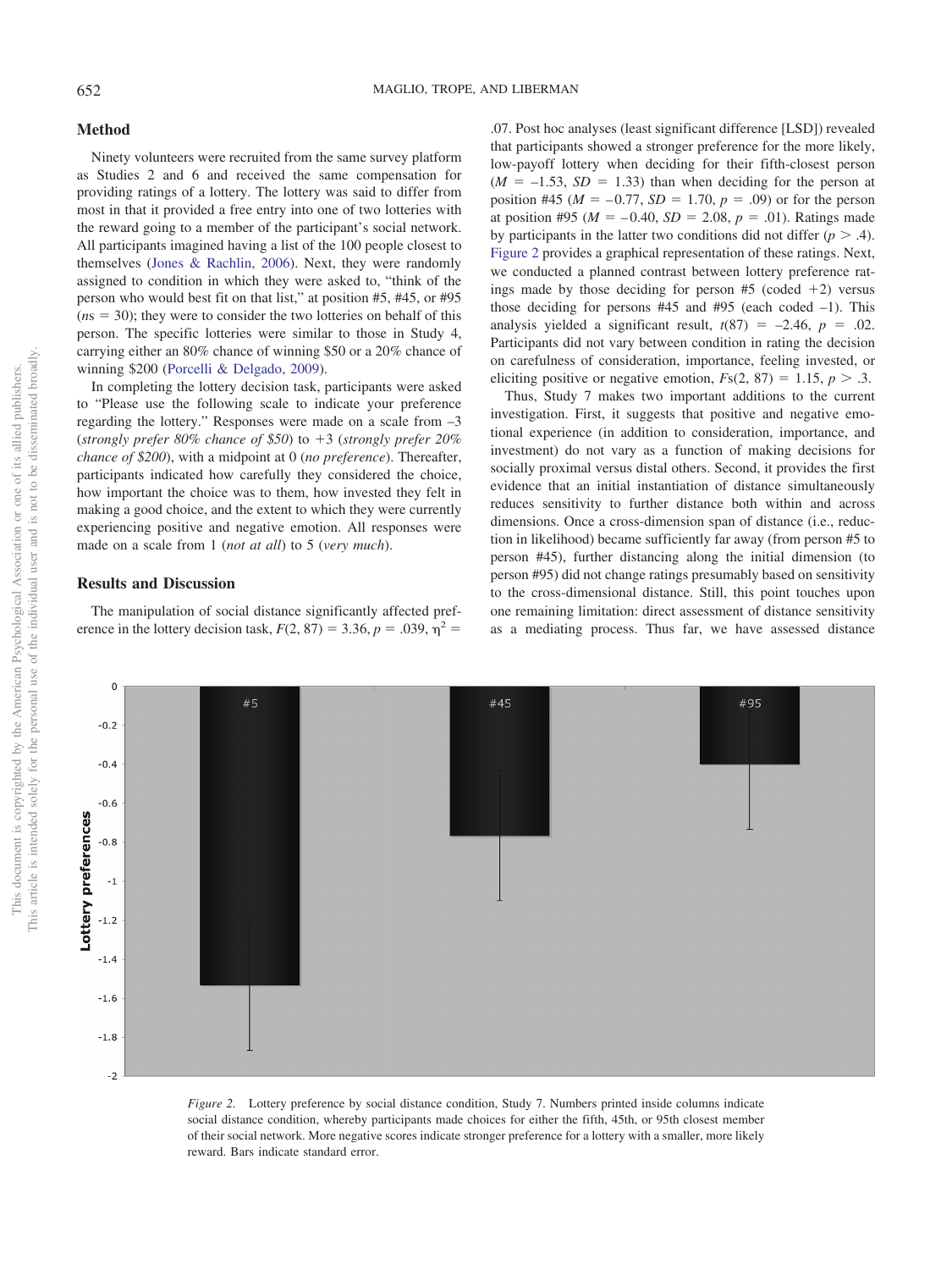sensitivity using direct magnitude estimates (Studies 1 and 2) and judgments and decisions (e.g., valuation, choice preference) for tasks whose outcomes conceivably reflect responsiveness to further distances (Studies 3–7). Integrating these findings, the question arises as to whether subjective appraisal of further distance accounts for the effect of initial distance on judgments and decisions designed to reflect sensitivity to it.

#### **Study 8: Temporally Distancing Spatial Distance**

While several studies presented thus far have tested outcomes that seem to reflect sensitivity to spans of distance as a function of psychological proximity or distality, our final study examines subjective magnitude of further distance as a mediator of the relationship between initial psychological distance and choices designed to capture distance sensitivity. To consider yet another pairing of psychological distances, we tested this prediction as it relates to the effect of temporal distance on spatial distance. Participants imagined having an opportunity to visit a museum in either the near or distant future as an initial instantiation of temporal distance. Before asking how interested they would be in visiting the museum, they provided a subjective rating of the ostensible distance between their home and the museum, kept constant across condition. We expected that the same objective magnitude of psychological (i.e., spatial) distance would vary in subjective magnitude as a function of initial proximity or distality, looming less large from a psychologically (i.e., temporally) distal perspective and thereby accounting for an increased interest in actually making the trip.

#### **Method**

Seventy volunteers were recruited from the same online platform as above and received the same compensation for a survey related to museum visitation. Participants were asked to imagine receiving two free passes to a new museum that was scheduled to open at a site located 27 miles away from their home. We randomly assigned them to condition ( $ns = 35$ ) in which the instructions indicated that the museum was scheduled to open in either the near future ("1 week from today") or the distant future ("1 year from today").

First, we asked participants, "How far does the 27 miles between your home and the museum feel to you?" They responded on a scale ranging from 1 (*not at all far*) to 7 (*very far*). Subsequently, we asked them, "How interested are you in using your passes to visit the museum?" These responses were made on a scale from 1 (*not at all interested*) to 7 (*very interested*). Finally, they answered questions identical to those in Studies 6 and 7 regarding careful consideration, choice importance, and investment in the choice, all on the same scale from 1 (*not at all*) to 5 (*very much*).

#### **Results and Discussion**

The opening date for the museum significantly affected interest in visiting the museum,  $F(1, 68) = 5.32, p = .024, \eta^2 = .07$ . When the museum was scheduled to open in 1 year, participants were more interested in visiting  $(M = 5.86, SD = 0.94)$  than when the opening was 1 week away ( $M = 5.23$ ,  $SD = 1.31$ ). Additionally,

participants rated the subjective magnitude of the same 27-mile span as smaller when the museum was to open in the distant  $(M =$ 3.54,  $SD = 1.54$ ) versus near ( $M = 4.43$ ,  $SD = 1.20$ ) future,  $F(1, 1)$  $(68) = 7.22, p = .009, \eta^2 = .10$ . Ratings did not differ by condition for careful choice consideration, choice importance, or investment in the choice,  $Fs(1, 68) < 1.3$ ,  $p_s > .25$ .

In a mediation analysis, we considered whether the decrease in subjective magnitude of spatial distance for participants in the distant future condition accounted for their increased interest in traversing that distance to visit the museum. We conducted this analysis using a bootstrapping procedure to determine a confidence interval (CI) for the indirect effect of timing condition on interest in visiting through subjective distance [\(Preacher & Hayes,](#page-13-28) [2004\)](#page-13-28). As shown in [Figure 3,](#page-9-0) the results supported this predicted relationship ( $p < .05$ ; 95% CI = 0.06, 0.62). Thus, the introduction of temporal distance caused a stretch of spatial distance to subjectively shrink, which in turn made people more interested in visiting a museum located at the other end of that span of space. More broadly, Study 8 illustrates how an initial instantiation of distance tempers the influence of further distances in judgments and decisions by directly reducing the subjective magnitude of such further distances.

## **General Discussion**

Psychological distance has emerged as a predominant focus of research across multiple domains of psychological inquiry. Its relevance derives from the ubiquity of spatial, temporal, probabilistic, and social factors in judgments and decisions made every day: In order to represent a target outside immediate experience, people must mentally traverse psychological distance. Given the manifold ways in which distance can be instantiated and combined, it is important to understand not only binary near-versus-far distinctions but also the impact of psychological distance on psychological distance itself.

Across nine studies, the present research suggests that the relevance of any span of distance is reduced when it is framed as distal. Studies 1a, 1b, and 2 first built from extant research on cross-dimension distancing to suggest that initial distance causes subjective magnitude estimates of further distances to shrink. Furthermore, Study 1b offered evidence that the effect of initial distance is stronger on other distances than on nondistance related quantities (i.e., money), consistent with the notion of a unique



<span id="page-9-0"></span>*Figure 3.* Distance sensitivity as a mediator between temporal distance and judgment, Study 8. Betas outside parentheses represent standardized regression coefficients for the direct relationships between the variables; betas inside parentheses represent regression coefficients for the strength of the relationships between two variables after statistically adjusting for the other variable in the model.  $p < .05$ .  $p < .01$ .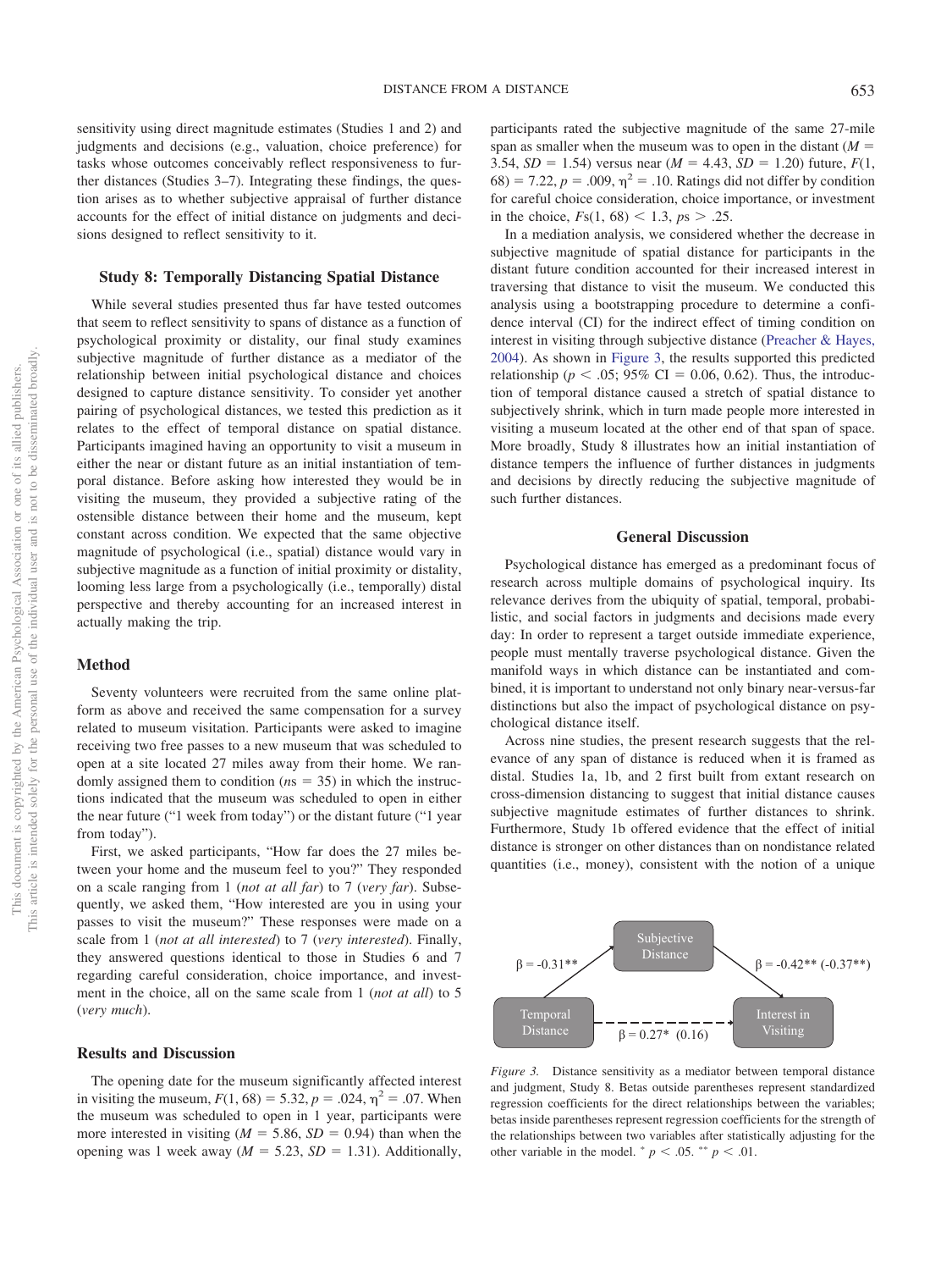relationship between the separate dimensions of psychological distance. Results from six subsequent studies suggested that, in decision contexts, an initial instantiation of any psychological distance diminishes cross-dimension sensitivity to any other psychological distance. We base this conclusion on the fact that, across all of our studies, each of the four dimensions of distance were used at least once as both the initial as well as the second distance. For the initial psychological distance dimension, we used space (Studies 3–5), time (Study 8), probability (Study 2), and social distance (Studies 1a and 1b); for the second distance, we used space (Study 8), time (Studies 1a, 1b, 2, and 3), probability (Studies 4 and 7), and social distance (Studies 5 and 6). Thus, the present investigation offers the first systematic treatment of how distance affects distance. We further identify the simultaneous effects of within- and across-dimension distancing (Study 7) and establish that subjective sensitivity to further distance mediates the effect of initial distance on choice (Study 8). Finally, in considering alternative interpretations, we eliminate expected difficulty (Study 3), mood (Study 7), and general effort (Studies  $6-8$ ) as potential confounding factors, suggesting that a direct effect of psychological distance on distance accounts for our findings. Together, these studies contribute to construal level theory by documenting a robust pattern of diminishing sensitivity to crossdimensional distance from a distal perspective.

#### **Common Currency Revisited**

Each of the current studies targeted a specific operationalization of psychological distance: removal from an egocentric reference point anchored in the here and now [\(Liberman & Förster, 2009\)](#page-12-10). In a departure from prior research on this topic, we manipulated the distance not of a person, a product, or an event, but of a given span of distance itself. This subsequent distance always had two important features: It was from a different dimension than the initial distance, and its objective magnitude was made known to participants in explicit terms (e.g., a 3-month time delay, Study 3, or the difference in likelihood between 80% and 20%, Studies 4 and 7). In asking what distance does to distance itself, the current investigation provided evidence for a psychophysical Weber-Fechner law for cross-dimensional distance, yielding diminished sensitivity to distance from a distant perspective. As such, the results support our theoretical account that the four dimensions of distance reflect a shared significance (namely, removal from immediate egocentric experience).

We considered only the aforementioned four dimensions of psychological distance because past research had suggested that, for the purposes of the present investigation, these dimensions operate interchangeably. By representing naturalistic avenues along which people mentally transcend the here and now, they reflect a common core of distance in much the same way that the overall value of a target is determined by different sources or inputs. We would expect our effect to generalize to any other possible definition or variety of distance (e.g., experiential or perspective distance, [Fiedler, 2007;](#page-12-23) emotional intensity, [Van](#page-13-16) [Boven, et al., 2010\)](#page-13-16) insofar as it taps into a similar sense of removal from immediacy. Beyond engendering a sense of proximity or distality, the dimensions of psychological distance have important objective and subjective differences (the past, while temporally distant, is also less hypothetically distant in that it actually happened), which remain important but beyond the scope of this investigation (see, e.g., [Caruso, Gilbert, & Wilson, 2008;](#page-12-24) [Van Boven & Ashworth, 2007\)](#page-13-29). A related question asks whether one specific distance may be more fundamental than the others [\(Boroditsky, 2000;](#page-12-25) [Green & Myerson, 2004\)](#page-12-1). For example, a time delay may be interpreted in terms of a reduction in probability, as there is always the possibility that a future reward will not be received.<sup>1</sup> Whether (or to what extent) all distances are, in this respect, created equal remains an open question for future research.

## **Level of Mental Construal**

Our findings offer new insights for level of mental representation. Construal level theory contends that a target can be psychologically removed from immediate experience along any of the distance dimensions and that such distancing engenders representation of the target in terms of its central, abstract properties. Conversely, targets that are proximal are represented in terms of their incidental, concrete details [\(Liberman & Trope, 1998,](#page-12-12) [2008;](#page-12-9) [Trope & Liberman, 2010\)](#page-13-0). Though research to date has focused predominantly on how individual instantiations of distance influence mental construal, a recent extension has considered the joint impact of multiple dimensions [\(Kim, Zhang, & Li, 2008\)](#page-12-26). Participants evaluated two products— one designed to appeal to lowlevel construal and the other to high-level construal. They did so after receiving cues to instantiate temporal distance, social distance, both dimensions of distance, or neither (psychological proximity for temporal and social distance). Ratings made by participants in the former three conditions were effectively identical, preferring the high- over low-level-consistent product, whereas the final condition deviated from the rest in evincing the opposite pattern. Thus, two instantiations of distance were equivalent to one in evoking high-level construal. The present investigation makes a distinct point to suggest an explanatory mechanism underlying these findings: People are less sensitive to additional instantiations of psychological distance after an initial instantiation, which is alone sufficient to evoke abstract mental representation.

#### **Sensitivity to Distance**

Research on construal level theory has established that the introduction of distance causes incidental or contextual aspects of targets to be discounted [\(Trope & Liberman, 2010\)](#page-13-0). Because our studies have shown that distance causes (further) distance to be discounted, the evidence presented here may seem to imply that psychological distance is itself an incidental, low-level aspect of a situation. Indeed, if we conceptualize of distance as an incidental aspect of the decision situation (e.g., a 15-person span of social distance), Studies 3–7 may be framed as consistent with the account that initial distancing diminishes incidental factors. How-

 $<sup>1</sup>$  It is important here to distinguish probability from uncertainty. From</sup> the perspective of construal level theory, probability is a unidirectional dimension of psychological distance: The less likely a target is, the more distant or remote it is because there are fewer and fewer situations in which that target will be encountered. Thus, an event that has a 50% probability of occurring feels psychologically closer than an event with only a 1% probability of occurring, whereas uncertainty is greatest when the event has a 50% probability of occurring.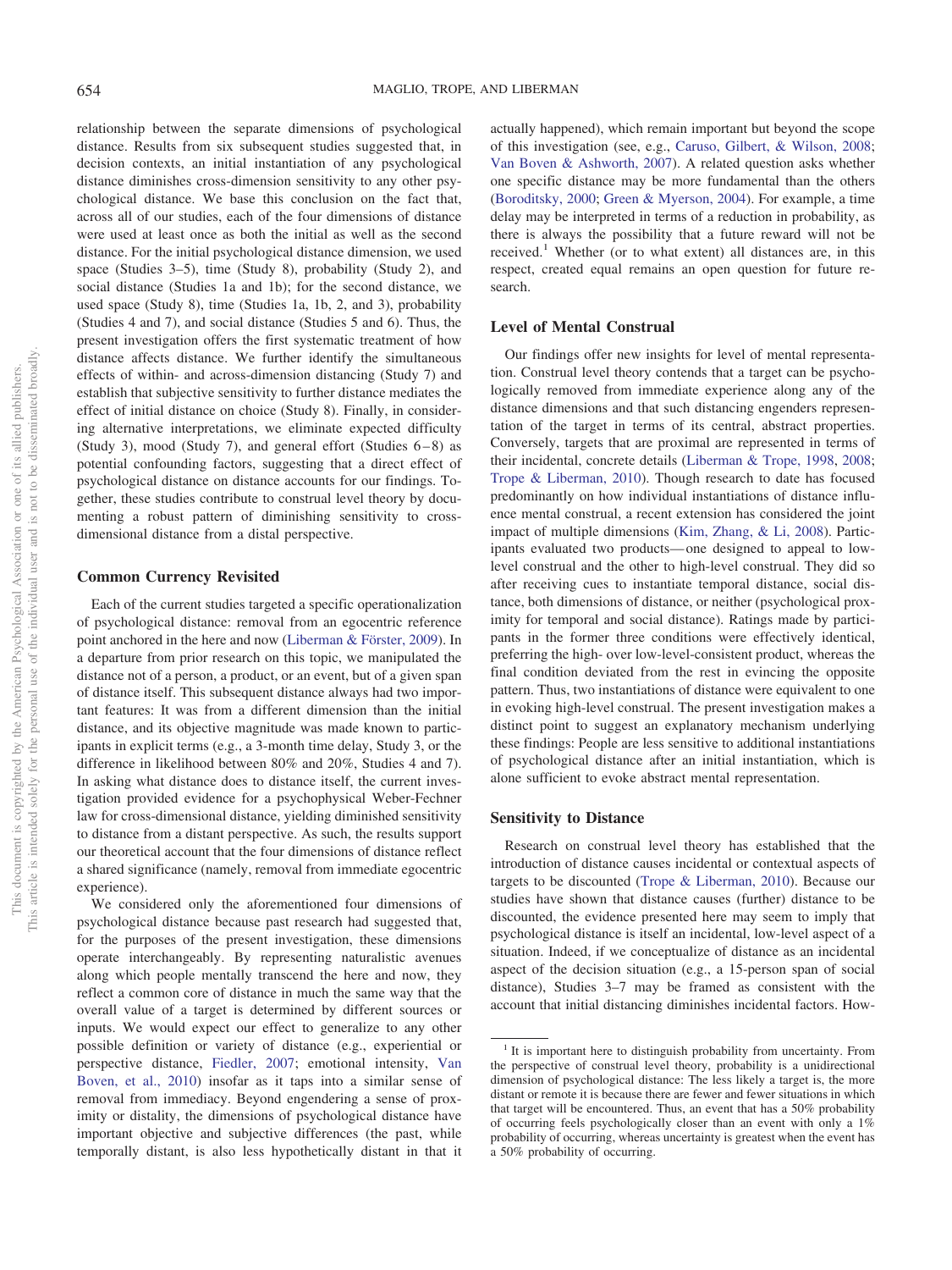ever, this account confounds psychological distance and incidental features. According to construal level theory, only the incidental is discounted from a distal perspective and no single feature of a situation (e.g., distance) is necessarily and always either a high- or low-level aspect [\(Liberman & Trope, 2008;](#page-12-9) [Trope & Liberman,](#page-13-0) [2010\)](#page-13-0). What would happen, then, if a span of distance were framed as carrying high-level value? Construal level theory would predict an initial instantiation of distance instead to heighten, rather than diminish, sensitivity to it; this consideration awaits future empirical attention. Nevertheless, the results of Studies 1, 2, and 8 point to a separate mechanism whereby initial distancing directly reduces the subjective magnitude of other distances.

Having established subjective sensitivity to further distance as a mediator of our effect (Study 8), we may go one step further to consider potential precursors that influence such magnitude estimations. A recent investigation into spatial distance offers one possible explanation [\(Maglio & Trope, 2011\)](#page-13-30). We presented participants with a line drawn on a piece of paper that was meant to represent the path to a grocery store in either a spatially proximal or distal location. They had to eventually measure the length of the line, but first generated the one-unit measurement scale they would use to perform this task. Relative to those in the proximal condition, participants in the distal condition created larger units with which to measure the line, which in turn mediated their relative tendency to underestimate the length of the line. Drawing upon the clutter effect, by which an increase in the distinct segments in a given span of space increases magnitude estimates of it (e.g., [Krishna & Raghubir, 1997;](#page-12-27) [Sadalla & Staplin, 1980\)](#page-13-31), we concluded that spatial distance reduces the precision of measurement scale (see also [Henderson, Fujita, Trope, & Liberman, 2006;](#page-12-28) [Liberman, Sagristano, & Trope, 2002\)](#page-12-29), explaining its effect of reduced magnitude estimation. This reduction in unit precision bears directly upon distance sensitivity, as people should be less sensitive to spans of distance that seem objectively smaller. By framing a given span of distance as psychologically distal, might people apply coarser measurement units to it, thereby diminishing its estimated magnitude and, in turn, its influence on related tasks? However, a similar logic could apply this unit-size account not exclusively to distance but to any estimated magnitude (e.g., measuring money in cents rather than dollars). Conversely, given the unique relationship among the dimensions of psychological distance, it remains possible that distance would exert a stronger influence on the scale applied to other distance than on that applied to nondistance aspects.

Still, we might consider other determinants of how people appraise cross-dimensional distance as a function of initial distance and how such determinants relate to measurement scale. Toward this end, it bears relevance to differentiate the present studies from past research in the tradition of construal level theory. Prior investigations explicitly manipulated one form of distance and found patterns of assimilation when participants were asked to infer the magnitude of an unknown distance from a different dimension (e.g., [Bar-Anan et al., 2007;](#page-12-13) [Fiedler et al., 2012;](#page-12-16) [Stephan et al., 2011\)](#page-13-15). Our studies showed evidence not of assimilation but rather of contrast, which we believe occurred because participants considered explicitly defined magnitudes of crossdimensional distance. This additional distance always reflected an interval between a proximal and a distal point (e.g., receiving a monetary reward immediately vs. 3 months later, Study 3). Because the additional distance in all of our studies was a known interval between a proximal and a distal point, initial distancing might (automatically, congruently) make both points seem further away. For example, when considering a bank located at a greater spatial distance, it makes the money kept there seem temporally distant as well. Subsequently, when people consider two points in time (sooner vs. later), the initial spatial distancing causes those points to seem temporally distal, making them seem closer to each other and, as a result, causing the distance between them to seem smaller. Our studies assessed the impact on the interval between two such points and not the egocentric distance from those points on another dimension. The results, therefore, are not inconsistent with past research showing congruent relations and assimilation patterns among the distances. Nevertheless, further empirical investigation is needed to consider whether such automatic associations might underlie the effect of distance on sensitivity to further distance.

## **Prescriptive Implications**

Sensitivity to psychological distance can affect important judgments and decisions that carry relevance beyond the lab. Research from both psychology and behavioral economics consistently points to the practical consequences of failing to delay desired outcomes [\(Ainslie, 1975;](#page-12-30) [Angeletos, Laibson, Repetto, Tobacman,](#page-12-31) [& Weinberg, 2001;](#page-12-31) [Baumeister, Heatherton, & Tice, 1994;](#page-12-32) [Fred](#page-12-2)[erick et al., 2002;](#page-12-2) [Laibson, 1997;](#page-12-33) [Loewenstein & Elster, 1992;](#page-13-32) [Mischel, Shoda, & Rodriguez, 1989\)](#page-13-33). By opting to sacrifice an objectively superior reward in the interest of receiving any reward sooner, people succumb to suboptimal choices that compromise a broad scope of well-being (e.g., [Bickel & Marsch, 2001;](#page-12-34) [Logue &](#page-13-34) [Anderson, 2001;](#page-13-34) [Rachlin, 1995\)](#page-13-35). Because several accounts for this phenomenon implicate the delay to the superior reward as looming too large to endure, means by which to temper the subjective magnitude of such delays may help to remedy poor financial decision making.

The research presented here offers a promising avenue by which to achieve this result: the introduction of an initial dimension of psychological distance. Beyond strictly temporal distance, our results support the contention that initial spatial, probabilistic, or social distance would reduce cross-dimensional sensitivity to the time delay to a larger reward, in turn facilitating superior decisions. For example, perhaps people structuring their retirement plans should deliberately store their money in geographically remote (but electronically accessible) bank accounts. Furthermore, as suggested by Study 4, we might conceptualize economic tradeoffs not strictly as small soon versus large later but instead as small close versus large further, whereby people choose between an objectively superior but psychologically more remote reward or an inferior, proximal reward. Again, our findings suggest that the introduction of any psychological distance would reduce sensitivity to this proximal/distal distinction and, in so doing, elicit a stronger preference for optimal choices. In an application of this prediction, perhaps the certainty effect (heightened sensitivity to especially strong probabilities, [Kahneman & Tversky, 1979\)](#page-12-35) would prove weaker following the introduction of time, space, probability, or social distance. If such distancing could give rise to decisions carrying larger expected values (e.g., especially large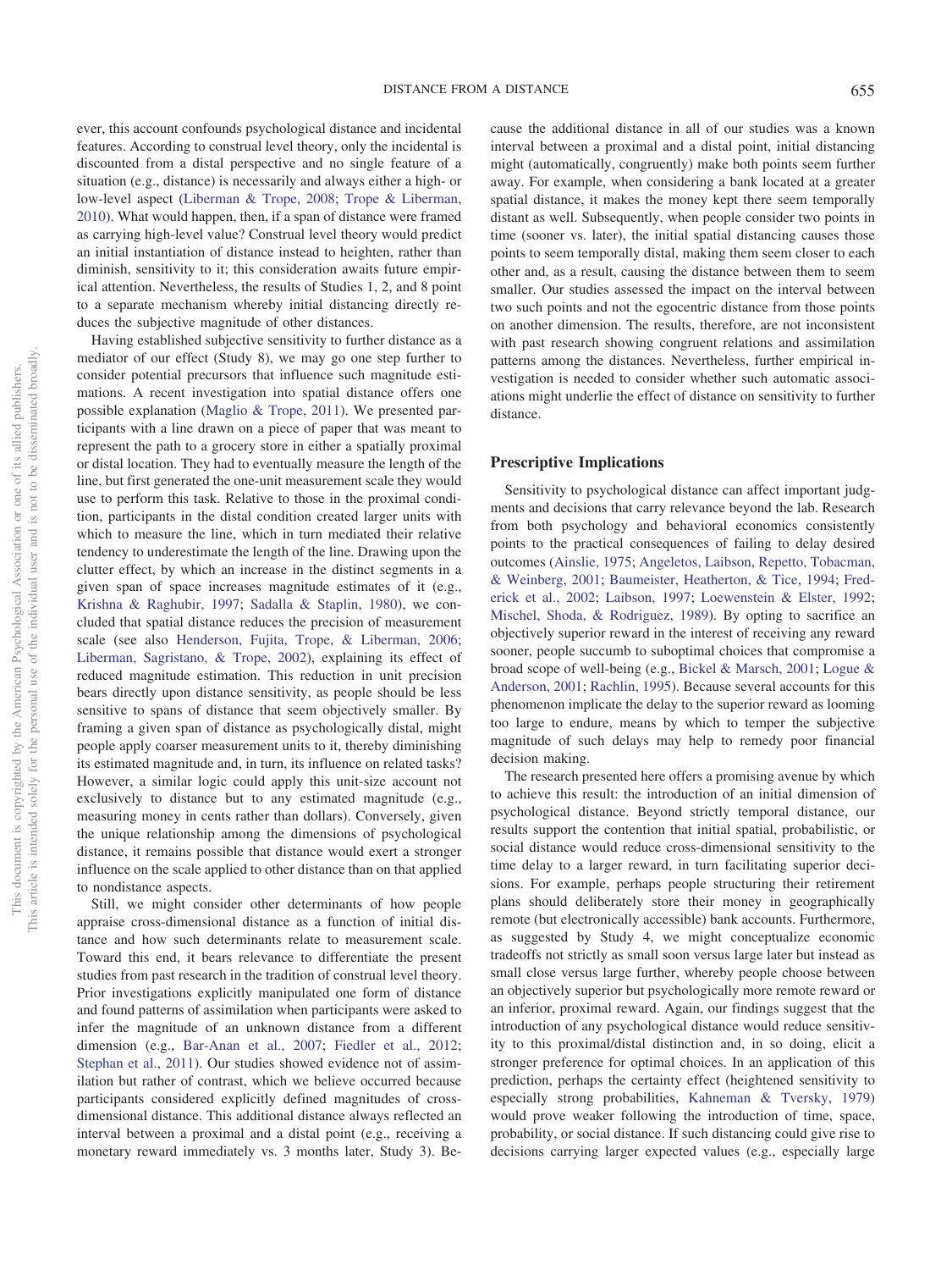<span id="page-12-20"></span>payoffs with only somewhat lower odds), it could be offered as a route to enabling more objectively rational decisions.

#### **Conclusion**

The research presented here speaks to the tempering influence of psychological distance on further psychological distance. Nine studies offered evidence for this proposition using a series of different judgment and decision tasks. By representing a target as far away, extra distances are rendered less influential than when they exist nearby. Or, to return to the example with which we began, maybe Aunt Helen should push for an out-of-state wedding if she hopes to be considered socially close enough to the engaged couple to make the cut of invitees.

#### **References**

- <span id="page-12-19"></span>Ahlbrecht, M., & Weber, M. (1997). An empirical study on intertemporal decision making under risk. *Management Science, 43,* 813– 826. [doi:](http://dx.doi.org/10.1287/mnsc.43.6.813) [10.1287/mnsc.43.6.813](http://dx.doi.org/10.1287/mnsc.43.6.813)
- <span id="page-12-30"></span>Ainslie, G. (1975). Specious reward: A behavioral theory of impulsiveness and impulse control. *Psychological Bulletin, 82,* 463– 496. [doi:10.1037/](http://dx.doi.org/10.1037/h0076860) [h0076860](http://dx.doi.org/10.1037/h0076860)
- <span id="page-12-14"></span>Amit, E., Algom, D., & Trope, Y. (2009). Distance-dependent processing of pictures and words. *Journal of Experimental Psychology: General, 138,* 400 – 415. [doi:10.1037/a0015835](http://dx.doi.org/10.1037/a0015835)
- <span id="page-12-31"></span>Angeletos, G., Laibson, D., Repetto, A., Tobacman, J., & Weinberg, S. (2001). The hyperbolic consumption model: Calibration, simulation, and empirical evaluation. *Journal of Economic Perspectives, 15, 47-68*. [doi:10.1257/jep.15.3.47](http://dx.doi.org/10.1257/jep.15.3.47)
- <span id="page-12-13"></span>Bar-Anan, Y., Liberman, N., Trope, Y., & Algom, D. (2007). Automatic processing of psychological distance: Evidence from a Stroop task. Journal of Experimental Psychology: General, 136, 610-622. [doi:](http://dx.doi.org/10.1037/0096-3445.136.4.610) [10.1037/0096-3445.136.4.610](http://dx.doi.org/10.1037/0096-3445.136.4.610)
- <span id="page-12-32"></span>Baumeister, R. F., Heatherton, T. F., & Tice, D. M. (1994). *Losing control: How and why people fail at self-regulation*. San Diego, CA: Academic Press.
- <span id="page-12-34"></span>Bickel, W. K., & Marsch, L. A. (2001). Toward a behavioral economic understanding of drug dependence: Delay discounting processes. *Addiction, 96,* 73– 86. [doi:10.1046/j.1360-0443.2001.961736.x](http://dx.doi.org/10.1046/j.1360-0443.2001.961736.x)
- <span id="page-12-25"></span>Boroditsky, L. (2000). Metaphoric structuring: Understanding time through spatial metaphors. *Cognition, 75,* 1–28. [doi:10.1016/S0010-](http://dx.doi.org/10.1016/S0010-0277%2899%2900073-6) [0277\(99\)00073-6](http://dx.doi.org/10.1016/S0010-0277%2899%2900073-6)
- <span id="page-12-24"></span>Caruso, E., Gilbert, D., & Wilson, T. (2008). A wrinkle in time: Asymmetric valuation of past and future events. *Psychological Science, 19,* 796 – 801. [doi:10.1111/j.1467-9280.2008.02159.x](http://dx.doi.org/10.1111/j.1467-9280.2008.02159.x)
- <span id="page-12-7"></span>Dehaene, S. (2003). The neural basis of the Weber-Fechner law: A logarithmic mental number line. *Trends in Cognitive Sciences, 7,* 145–147. [doi:10.1016/S1364-6613\(03\)00055-X](http://dx.doi.org/10.1016/S1364-6613%2803%2900055-X)
- <span id="page-12-15"></span>Eyal, T., Liberman, N., & Trope, Y. (2008). Judging near and distant virtue and vice. *Journal of Experimental Social Psychology, 44,* 1204 –1209. [doi:10.1016/j.jesp.2008.03.012](http://dx.doi.org/10.1016/j.jesp.2008.03.012)
- <span id="page-12-6"></span>Fechner, G. T. (1966). *Elements of psychophysics* (Vol. 1, H. E. Adler, Trans.). New York, NY: Holt, Rinehart & Winston. (Original work published 1860)
- <span id="page-12-23"></span>Fiedler, K. (2007). Construal level theory as an integrative framework for behavioral decision-making research and consumer psychology. *Journal of Consumer Psychology, 17,* 101–106. [doi:10.1016/S1057-](http://dx.doi.org/10.1016/S1057-7408%2807%2970015-3) [7408\(07\)70015-3](http://dx.doi.org/10.1016/S1057-7408%2807%2970015-3)
- <span id="page-12-16"></span>Fiedler, K., Jung, J., Wänke, M., & Alexopoulos, T. (2012). On the relations between distinct aspects of psychological distance: An ecological basis of construal-level theory. *Journal of Experimental Social Psychology, 48,* 1014 –1021. [doi:10.1016/j.jesp.2012.03.013](http://dx.doi.org/10.1016/j.jesp.2012.03.013)
- <span id="page-12-2"></span>Frederick, S., Loewenstein, G., & O'Donoghue, T. (2002). Time discounting and time preference: A critical review. *Journal of Economic Literature, 40,* 351– 401. [doi:10.1257/002205102320161311](http://dx.doi.org/10.1257/002205102320161311)
- <span id="page-12-11"></span>Fujita, K., Henderson, M. D., Eng, J., Trope, Y., & Liberman, N. (2006). Spatial distance and mental construal of social events. *Psychological Science, 17,* 278 –282. [doi:10.1111/j.1467-9280.2006.01698.x](http://dx.doi.org/10.1111/j.1467-9280.2006.01698.x)
- <span id="page-12-21"></span>Gasper, K., & Clore, G. (2002). Attending to the big picture: Mood and global versus local processing of visual information. *Psychological Science, 13,* 34 – 40. [doi:10.1111/1467-9280.00406](http://dx.doi.org/10.1111/1467-9280.00406)
- <span id="page-12-1"></span>Green, L., & Myerson, J. (2004). A discounting framework for choice with delayed and probabilistic rewards. *Psychological Bulletin, 130,* 769 – 792. [doi:10.1037/0033-2909.130.5.769](http://dx.doi.org/10.1037/0033-2909.130.5.769)
- <span id="page-12-8"></span>Grondin, S. (2001). From physical time to the first and second moments of psychological time. *Psychological Bulletin, 127,* 22– 44. [doi:10.1037/](http://dx.doi.org/10.1037/0033-2909.127.1.22) [0033-2909.127.1.22](http://dx.doi.org/10.1037/0033-2909.127.1.22)
- <span id="page-12-28"></span>Henderson, M. D., Fujita, K., Trope, Y., & Liberman, N. (2006). Transcending the "here": The effect of spatial distance on social judgment. *Journal of Personality and Social Psychology, 91,* 845– 856. [doi:](http://dx.doi.org/10.1037/0022-3514.91.5.845) [10.1037/0022-3514.91.5.845](http://dx.doi.org/10.1037/0022-3514.91.5.845)
- <span id="page-12-17"></span>Herr, P. M., Sherman, S. J., & Fazio, R. H. (1983). On the consequences of priming: Assimilation and contrast effects. *Journal of Experimental Social Psychology, 19,* 323–340. [doi:10.1016/0022-1031\(83\)90026-4](http://dx.doi.org/10.1016/0022-1031%2883%2990026-4)
- <span id="page-12-4"></span>Holyoak, K. J., & Mah, W. A. (1982). Cognitive reference points in judgments of symbolic magnitude. *Cognitive Psychology, 14,* 328 –352. [doi:10.1016/0010-0285\(82\)90013-5](http://dx.doi.org/10.1016/0010-0285%2882%2990013-5)
- <span id="page-12-22"></span>Johnson, E. J., & Tversky, A. (1983). Affect, generalization, and the perception of risk. *Journal of Personality and Social Psychology, 45,* 20 –31. [doi:10.1037/0022-3514.45.1.20](http://dx.doi.org/10.1037/0022-3514.45.1.20)
- <span id="page-12-3"></span>Jones, B., & Rachlin, H. (2006). Social discounting. *Psychological Science, 17,* 283–286. [doi:10.1111/j.1467-9280.2006.01699.x](http://dx.doi.org/10.1111/j.1467-9280.2006.01699.x)
- <span id="page-12-35"></span>Kahneman, D., & Tversky, A. (1979). Prospect theory: An analysis of decision under risk. *Econometrica, 47,* 263–291. [doi:10.2307/1914185](http://dx.doi.org/10.2307/1914185)
- <span id="page-12-18"></span>Keren, G., & Roelofsma, P. (1995). Immediacy and certainty in intertemporal choice. *Organizational Behavior and Human Decision Processes, 63,* 287–297. [doi:10.1006/obhd.1995.1080](http://dx.doi.org/10.1006/obhd.1995.1080)
- <span id="page-12-26"></span>Kim, K., Zhang, M., & Li, X. (2008). Effects of temporal and social distance on consumer evaluations. *Journal of Consumer Research, 35,* 706 –713. [doi:10.1086/592131](http://dx.doi.org/10.1086/592131)
- <span id="page-12-5"></span>Kirby, K. N. (1997). Bidding on the future: Evidence against normative discounting of delayed rewards. *Journal of Experimental Psychology: General, 126,* 54 –70. [doi:10.1037/0096-3445.126.1.54](http://dx.doi.org/10.1037/0096-3445.126.1.54)
- <span id="page-12-27"></span>Krishna, A., & Raghubir, P. (1997). The effect of line configuration on perceived numerosity of dotted lines. *Memory & Cognition, 25,* 492– 507. [doi:10.3758/BF03201125](http://dx.doi.org/10.3758/BF03201125)
- <span id="page-12-33"></span>Laibson, D. (1997). Golden eggs and hyperbolic discounting. *Quarterly Journal of Economics, 112,* 443– 478. [doi:10.1162/003355397555253](http://dx.doi.org/10.1162/003355397555253)
- <span id="page-12-10"></span>Liberman, N., & Förster, J. (2009). Distancing from experienced self: How global-versus-local perception affects estimation of psychological distance. *Journal of Personality and Social Psychology, 97,* 203–216. [doi:10.1037/a0015671](http://dx.doi.org/10.1037/a0015671)
- <span id="page-12-29"></span>Liberman, N., Sagristano, M. D., & Trope, Y. (2002). The effect of temporal distance on level of mental construal. *Journal of Experimental Social Psychology, 38,* 523–534. [doi:10.1016/S0022-1031\(02\)00535-8](http://dx.doi.org/10.1016/S0022-1031%2802%2900535-8)
- <span id="page-12-12"></span>Liberman, N., & Trope, Y. (1998). The role of feasibility and desirability considerations in near and distant future decisions: A test of temporal construal theory. *Journal of Personality and Social Psychology, 75,* 5–18. [doi:10.1037/0022-3514.75.1.5](http://dx.doi.org/10.1037/0022-3514.75.1.5)
- <span id="page-12-9"></span>Liberman, N., & Trope, Y. (2008). The psychology of transcending the here and now. *Science, 322,* 1201–1205. [doi:10.1126/science.1161958](http://dx.doi.org/10.1126/science.1161958)
- <span id="page-12-0"></span>Liberman, N., Trope, Y., & Stephan, E. (2007). Psychological distance. In A. W. Kruglanski & E. T. Higgins (Eds.), *Social psychology: Handbook of basic principles* (2nd ed., pp. 353–381). New York, NY: Guilford Press.